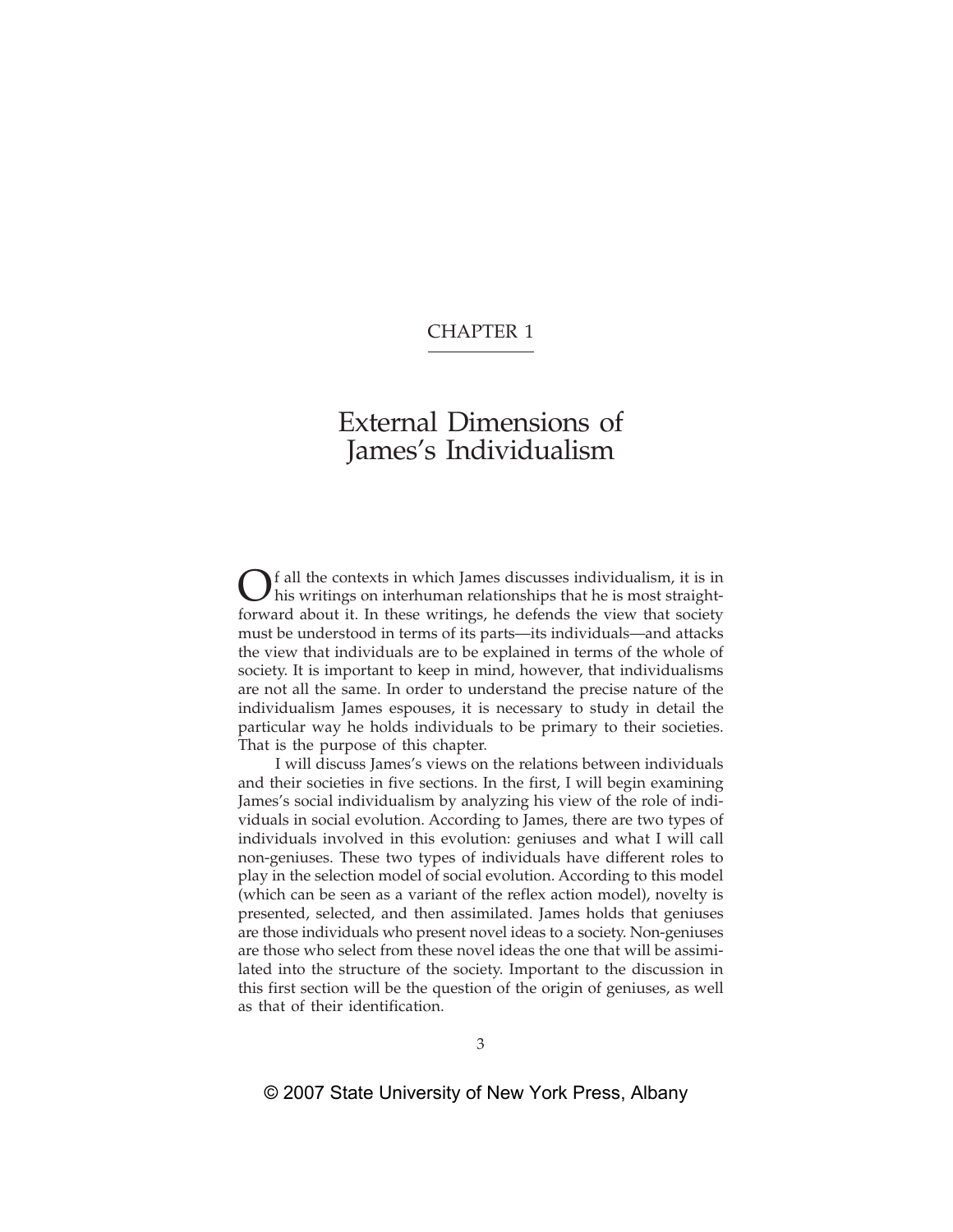#### 4 The Dynamic Individualism of William James

The last four sections of this chapter further develop the picture of James's social individualism by examining the relation between individuals and particular communities within society. The particular communities I examine are the scientific, the governmental, the religious, and the academic. Because institutions in the form of the government, the church, and the university play significant roles in the life of the last three of these communities and because James has much to say about them, their discussion will raise the question of James's view of the proper role of institutions in society.

#### THE INDIVIDUAL AND SOCIETY

James gives his clearest account of the roles of genius and non-genius in "Great Men and Their Environment," first published in 1880 and reprinted later in *The Will to Believe*. In this article, he argues against Herbert Spencer's view of the causes of social evolution. Spencer's view is that environmental conditions determine what changes a society will undergo, and that individual contributions are properly not assigned to the individuals themselves, but to the environment that formed them. James claims this view is unscientific, as well as mistaken, and argues for the rival view that societies change as a result of the "accumulated influences of individuals" (WB, 164).

James is not entirely clear in this essay to what extent he holds the influences of individuals to be the *exclusive* catalysts of social change. In stating his thesis, he claims of a community different in one generation from what it was in another, "The difference is due to the accumulated influences of individuals, of their examples, their initiatives, and their decisions" (WB, 164). This seems to imply that individuals are the *sole* cause of social change. Later, in a footnote, he admits that the individuals' environment shapes them to some degree through its educative influence (WB, 170, n. 3). Still later, he writes, "The fermentative influence of geniuses must be admitted as, at any rate, one factor in the changes that constitute social evolution" (WB, 172). Here James seems to weaken his conclusion to the view that individual influences are one cause among many that result in social change.

Whether or not James believes that individuals are the sole catalysts of social change, he is convinced that the relation between individuals and their social and physical environments is not one of mere dependence. Individuals may, indeed, be influenced by their environment, but they have something to contribute to that environment that they did not originally derive from it. In James's terms,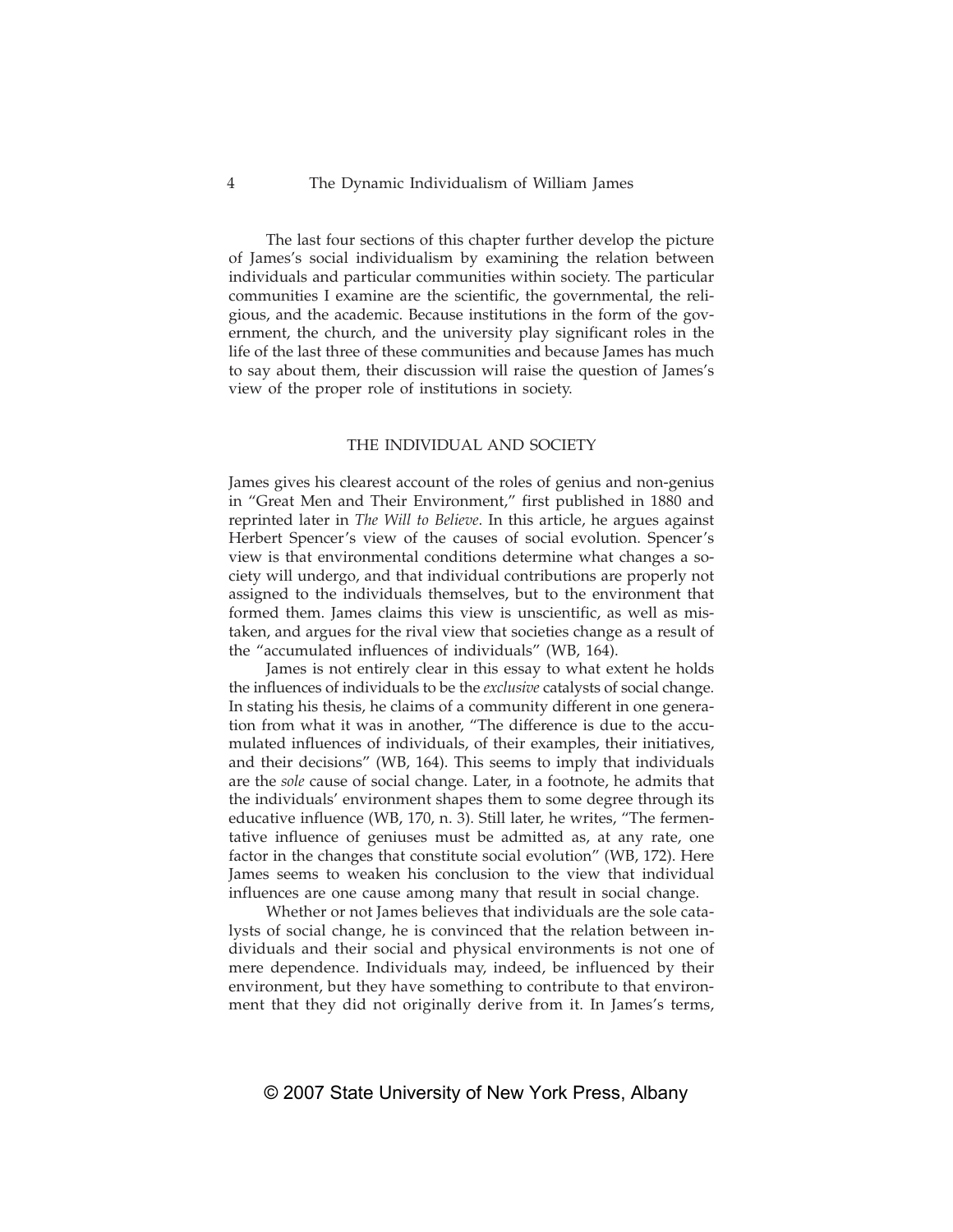individuals belong to a different cycle of operation from their environment. Although an omniscient knower would not have to distinguish between different cycles of operation, such distinctions are, for James, an essential part of human knowledge. Exploring further the difference between finite and infinite knowledge will help us understand better James's notion of cycles of operation, a notion that is central to his individualism.

James himself believes in free will, but he grants, for the sake of argument, that all human actions are determined. On this supposition, an omniscient and omnipresent being would rightly see remote environmental occurrences as causes of concrete occurrences in the human sphere. James takes as an example the case of a little boy who throws a rock at a sparrow and kills it. An eternal being might cite among the causes of this action the configuration of the Milky Way, the Constitution of the United States, and the early history of Europe. However, human beings cannot be infinitely concrete. We can think universally only by thinking abstractly. If we want to think concretely, we must limit ourselves to a specific part of the whole. We can either say abstractly that the boy's action is the result of the predetermined course of the universe acting in accordance with natural law, or we can remain concretely within the specific purpose of a particular inquiry. For example, if our interest in the sparrow's death is for the purpose of punishing its killer, we must consider the immediate factors that could have caused its death and leave to one side long-term astronomical and historical influences.

From a human perspective, James concludes, there are various cycles of operation, depending on our purposes. For a mycologist, the mold growing on certain biscuits in a ship's hold may be of great interest. In her study of it, she naturally disregards the nationality of the ship or the direction and purpose of its voyage. For the captain engaged in a naval battle, however, the mold growing on the biscuits is totally irrelevant. These two cycles of operation would be related only from a universal perspective (or at least from some perspective far wider than the human one). From the narrower, human perspective, they must be kept separate.

James points out that Darwin's theory of evolution involves a distinction between cycles of operation. In fact, James argues, one of Darwin's greatest insights is the distinction between the cycle of operation involved in the production of biological change and the cycle involved in its maintenance. Pre-Darwinian biologists hold that biological evolution is produced by adaptive changes of an organism to its environment. For example, the necks of giraffes are lengthened when they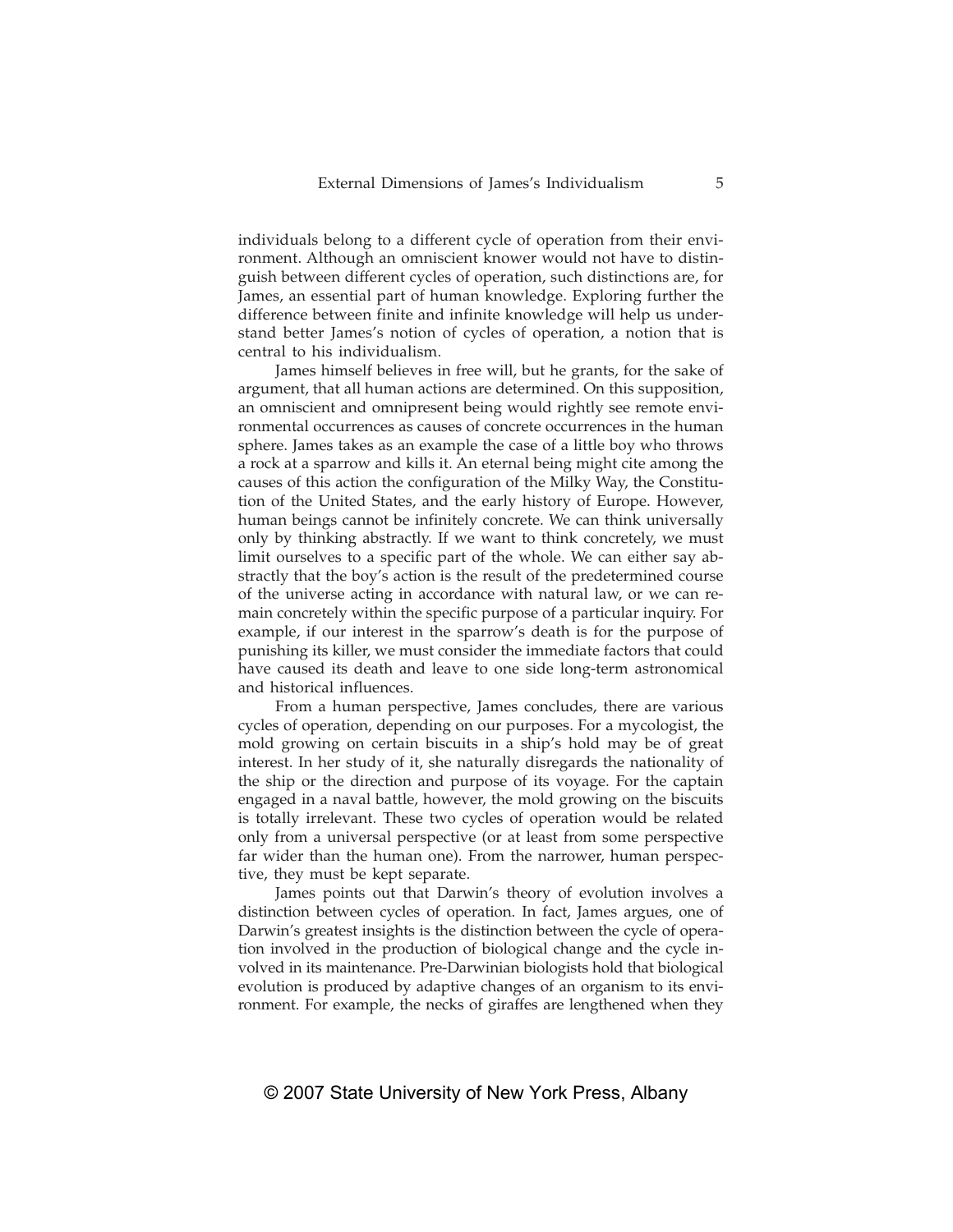stretch to forage on the leaves of trees. Other adaptive changes include the strengthening of taxed muscles and the growing of calluses on persistently rubbed skin. Darwin contends that these adaptive changes pale in significance when compared to physiological changes produced through mutation and that mutational variations occur almost independently of the environment. That is, the production of change belongs to a non-environmental cycle of operation, even though the maintenance of that change has very much to do with the environment.<sup>1</sup>

When Darwin calls mutations "accidental variations," James argues, he does not mean to imply that they do not occur in accordance with natural law. He means, rather, that the changes are remote from environmental factors. Perhaps if we knew the total system of the universe, we would be able to trace the connection between the birth of a giraffe with a peculiarly long neck and the environment into which it was born. From a human perspective, however, we separate these situations into two cycles of operation. The variation occurs irrespective of the social, political, or physical environment. From the standpoint of the environmental cycle, we must accept the variation as a given and then proceed to the question of whether, through natural and sexual selection, the environment will maintain or destroy the variation.

In a similar way, James holds that the causes of production of great men and women lie in a cycle of operation different from that in which a sociologist works. A sociologist must accept geniuses as given, just as Darwin accepts spontaneous variations as given. The sociologist's proper inquiry is not into the origins of genius, but into the interplay between geniuses and their environment. Although the social environment does affect a genius through socialization and education, its main relation to genius is one of selection.

A society, James points out, is capable of development in a number of ways. The great individuals in a society use their creativity and influence to suggest certain specific alternatives, and the society selects which one to follow. Of course, a society is more positively disposed toward certain types of suggestions than it is toward others. But this is largely due to its having followed geniuses in previous generations. These past selections have closed off certain possibilities and opened up new ones. Thus, social change involves an interplay between two different cycles of operation: the genius—a product of physiological and infrasocial forces—who creates certain specific alternatives; and the social environment, which accepts or rejects the suggestions of a particular genius. James writes of these two cycles of operation and their interplay, "Both factors are essential to change. The community stagnates without the impulse of the individual. The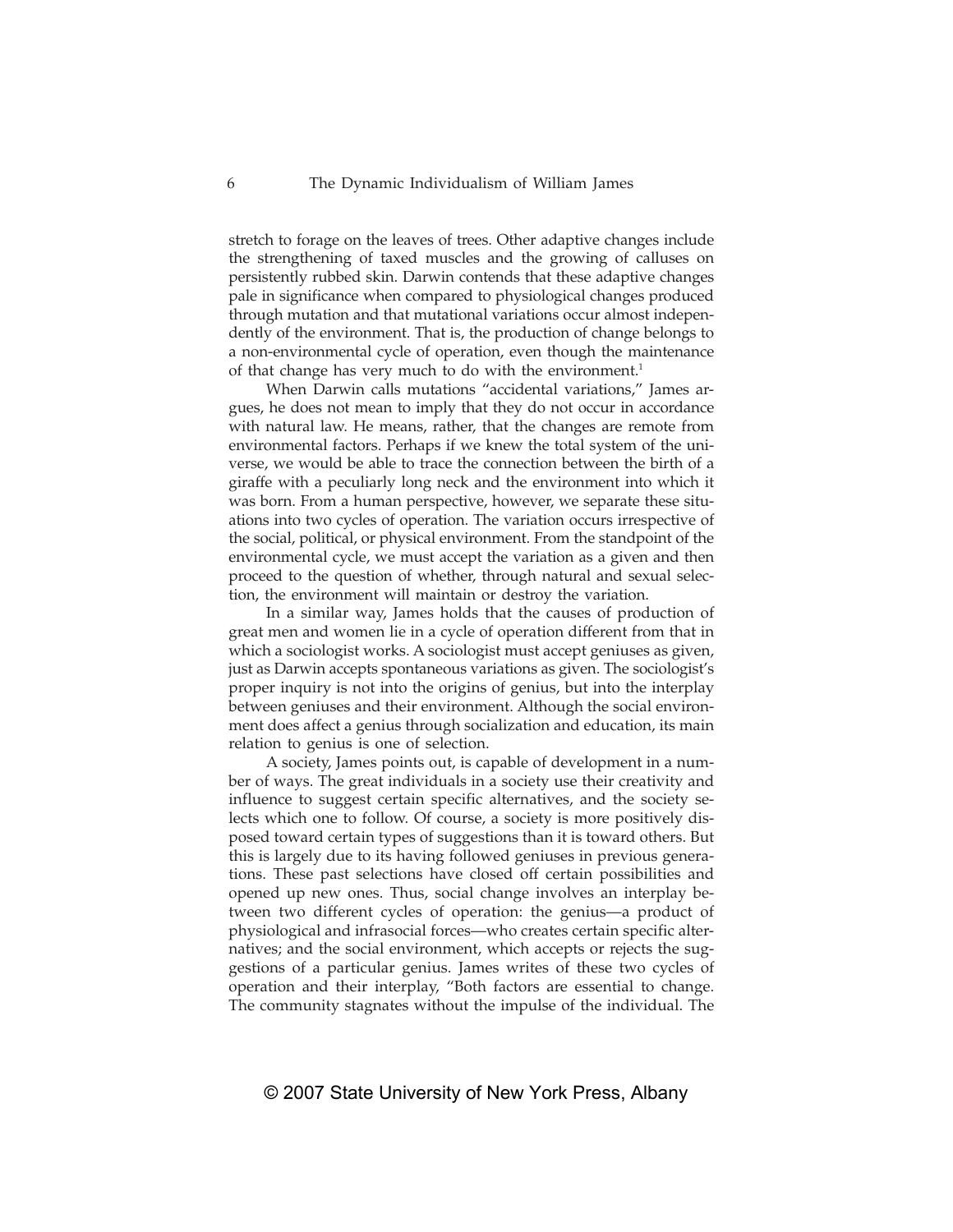impulse dies away without the sympathy of the community" (WB, 174). Although James's claim that geniuses are the catalysts of social change shows him to be an individualist, it is clear that he is not defending "sheer" individualism, since he emphasizes the dependence of the creative ideas of geniuses on communal selection for survival.

After establishing the importance of the individual cycle of operation, James is in a position to show why he holds the arguments of thinkers such as Herbert Spencer and Grant Allen to be unscientific. These men claim that the environment is solely responsible for social evolution. If by "environment" they mean "the outward cycle of visible nature and man," James contends, their claim is simply incorrect. He argues, first, that it fails to take into consideration the physiological cycle of operation. Second, James points out that their claim fails to distinguish between necessary and sufficient conditions of change. Certain geographical features of an environment may be necessary for a people to develop in a certain way. But it is possible to respond in a variety of ways to the same geographical parameters. An arctic climate, for example, necessitates industry. But it is not sufficient in itself to determine whether that industry will be peaceful, as in the case of the Eskimos, or warlike, as in the case of the Norsemen. Third, James holds that it does not fit the facts of actual communities. New Guinea, James contends, is very similar to Borneo in size, geological features, climate, and flora, but it is very different from Australia in these ways. According to Spencer and Allen, we would expect the fauna of New Guinea to resemble that of Borneo and to differ from that of Australia. Empirical investigation shows that, in fact, the opposite is the case and casts doubt on their theory. James raises a similar problem with respect to the human populations of Corsica and Sardinia. Because the physical conditions of these two islands are very favorable, it is to be expected that their human populations would have distinguished themselves over against their neighbors. The physical conditions of Sardinia, in particular, are superior to those of Sicily. Once again, the fact that Sicily has played a significant role in world events, while Corsica and Sardinia have rarely appeared in the pages of world history, argues against the claim that the environment is the sole determiner of social development. James concludes that the vast differences in the histories of these islands are due to the individual cycle of operation. That is, great men in Sicily pointed out the way toward the greatness of the society; whereas, Corsica and Sardinia lacked such men of genius to guide them.<sup>2</sup>

If, on the other hand, by "environment" Spencer and Allen mean "the whole of nature," James argues that their claim then resembles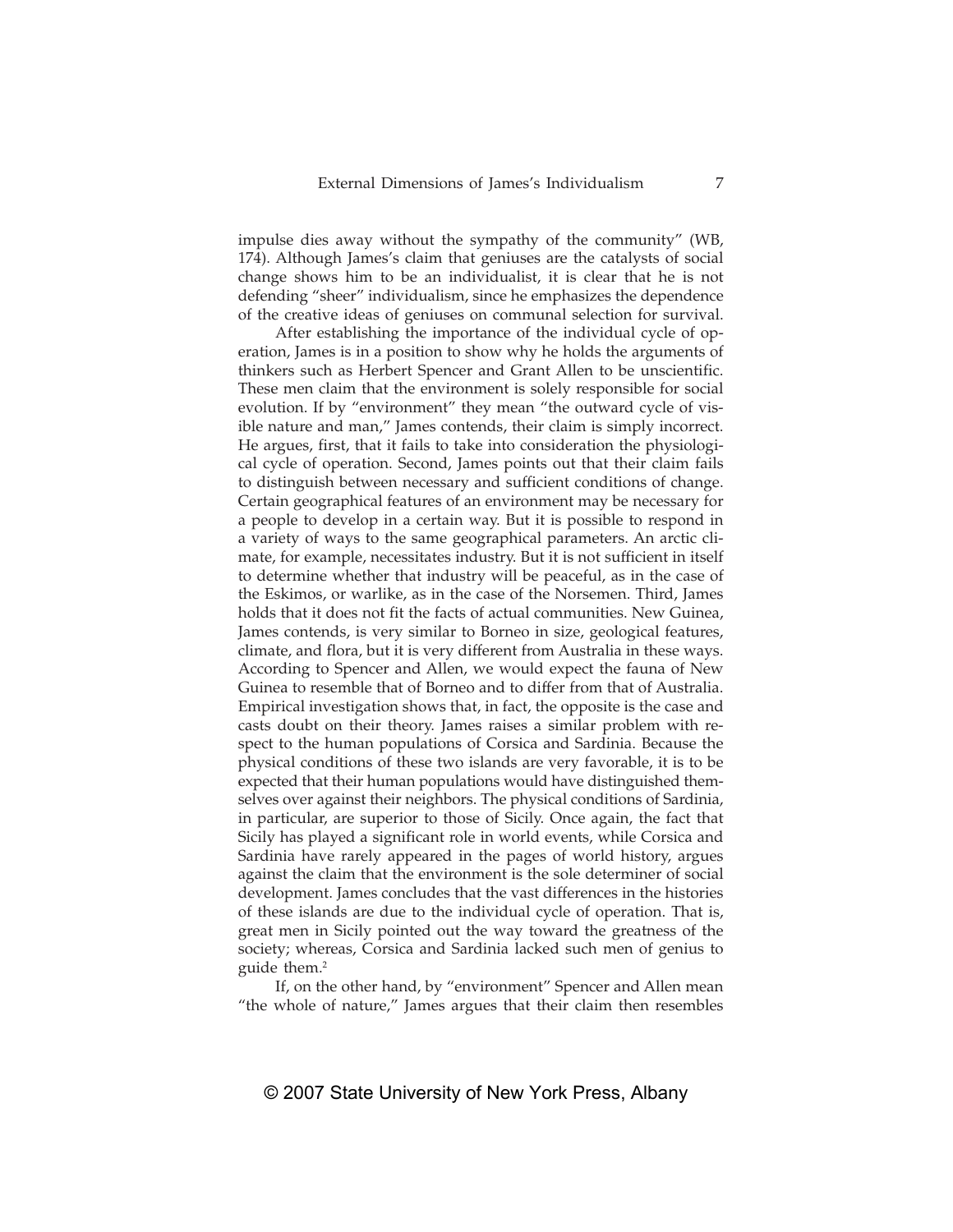Eastern mysticism far more than it does science. Their ultimate explanation for any event must be a vague appeal to the ultimate conditions of the universe. According to James, this appeal is a fatalistic pantheism that is more a metaphysical presupposition or an emotional stance toward the universe than it is a scientific explanation.

At this point, James's basic understanding of the relation between geniuses and their environment should be clear. Although it is true that an individual is influenced by the environment through processes such as socialization and education, James maintains that an individual's insights are not determined by that environment. Specific insights are produced by great men and women and may be preserved by the society. I have already pointed out that James is not clear to what extent he believes these insights are the *only* catalysts of social change. It seems reasonable, however, to interpret this ambiguity in James's account in accordance with Darwin's position. Just as Darwin admitted that there are adaptive changes but argued that the changes due to spontaneous variation are much more important for evolution, so I think James would admit that there are factors in social evolution other than individual influences but argue that it is these that are the most important.

This basic understanding of James's views leads to two very important questions. First, who are the "great men and women" in a society? We know that these geniuses are highly creative persons with original suggestions for the way a society ought to develop. But how can these geniuses be identified in a particular society? James does not speak directly to this question, so it is necessary to formulate a Jamesian answer based on his indirect treatment of the issue. Of course, there is no difficulty in identifying the geniuses who have been selected by a society. Their names appear in the society's history books, or, if they are still alive, in its newspapers. These geniuses have talents in different areas. Some are political geniuses; some are artistic geniuses; some are military geniuses. In rare cases, an individual may be a genius in more than one area. Usually, however, political geniuses are artistic nongeniuses, and artistic geniuses are military non-geniuses.

Easy as it is to recognize selected geniuses, non-selected geniuses can be very difficult to identify. This identification, however, is as important as it is difficult, since non-selected geniuses are potential selected geniuses. Without this identification, it is unclear how a society should allocate its scarce resources of support. Competitions, tournaments, and other contests are methods societies often use to identify these important individuals.

The difficulty of identification is made greater by the fact that the proper categorization of individuals is dependent, in part, on social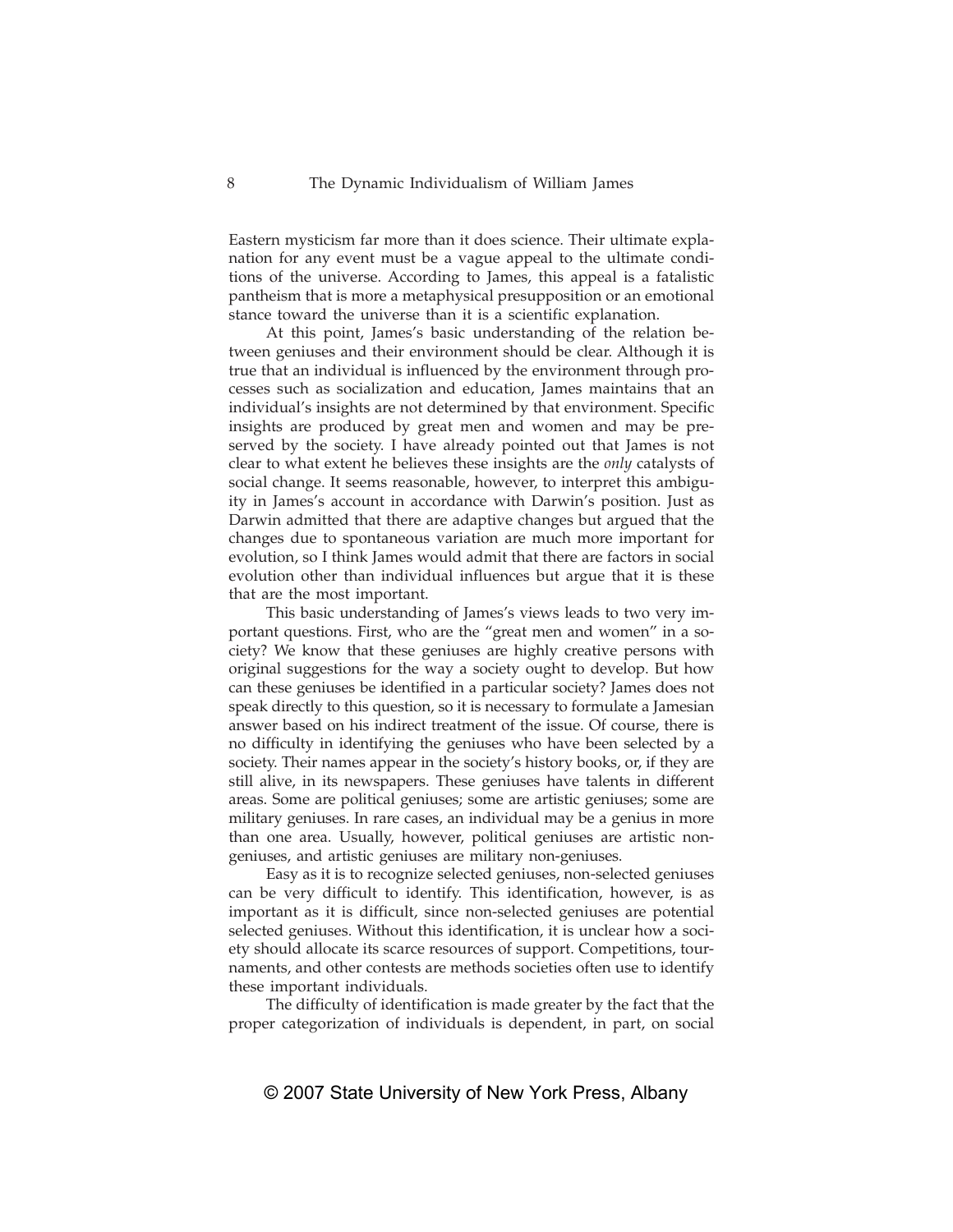context. For example, there are many individuals who are not international geniuses but who are geniuses in their particular country or city or in a particular political or religious organization. In fact, if the society is defined in narrow enough terms, there is a sense in which all individuals can be considered geniuses. Thus, the important task of identifying potential selected geniuses often involves less the mere identification of genius than the identification of individuals who have genius to the degree required by the social context in question.

This leads to an important point about the categories James creates and the distinctions he draws in his work. They often resemble his definition of genius in that they collapse under the right kind of pressure. We have just seen how, careful as James is to set up genius as a special category of individuals in a society, there is a sense in which all individuals can be considered geniuses. In chapter 2 we will see, similarly, that in his psychological writings James states in the strongest terms the psychological isolation of each individual and then softens that isolation by suggesting ways in which the borders of individuality can be crossed. In his writings on religion, to consider an example we will discuss in great detail in chapter 3, James takes great pains to distinguish between healthy-minded and morbid-minded religion and between once-born and twice-born types of individuals. Later, he blurs the first distinction by claiming that it is an abstraction and that most people are a mixture of healthy-mindedness and morbidmindedness. He then blurs the second distinction by stating that the classification of an individual as of the once-born or of the twice-born type is often quite arbitrary.

These examples point to James's special use of categories. On the one hand, he sees certain general distinctions in a topic of inquiry and finds it helpful to create categories to describe these distinctions. Wanting to remain true to the facts, however, James never lets himself be beguiled by these categories. He sees that there are cases that fit the categories only imperfectly. A more systematic and rationalistic thinker might ignore such cases in order to preserve the neatness of the categories. In James's hands, to the contrary, it is the neatness of the category that is sacrificed to do justice to the individual cases. By keeping in mind James's approach toward categorical thinking and by understanding the reasoning behind it, we can understand better what can and what cannot be reasonably expected from a Jamesian category.

The second question that arises from James's discussion of the genius cycle of operation concerns the actual value of the contributions of geniuses. If it is true that the universe is determined, an omniscient and omnipresent being would be able to see that the contributions of geniuses are completely determined and are not novel,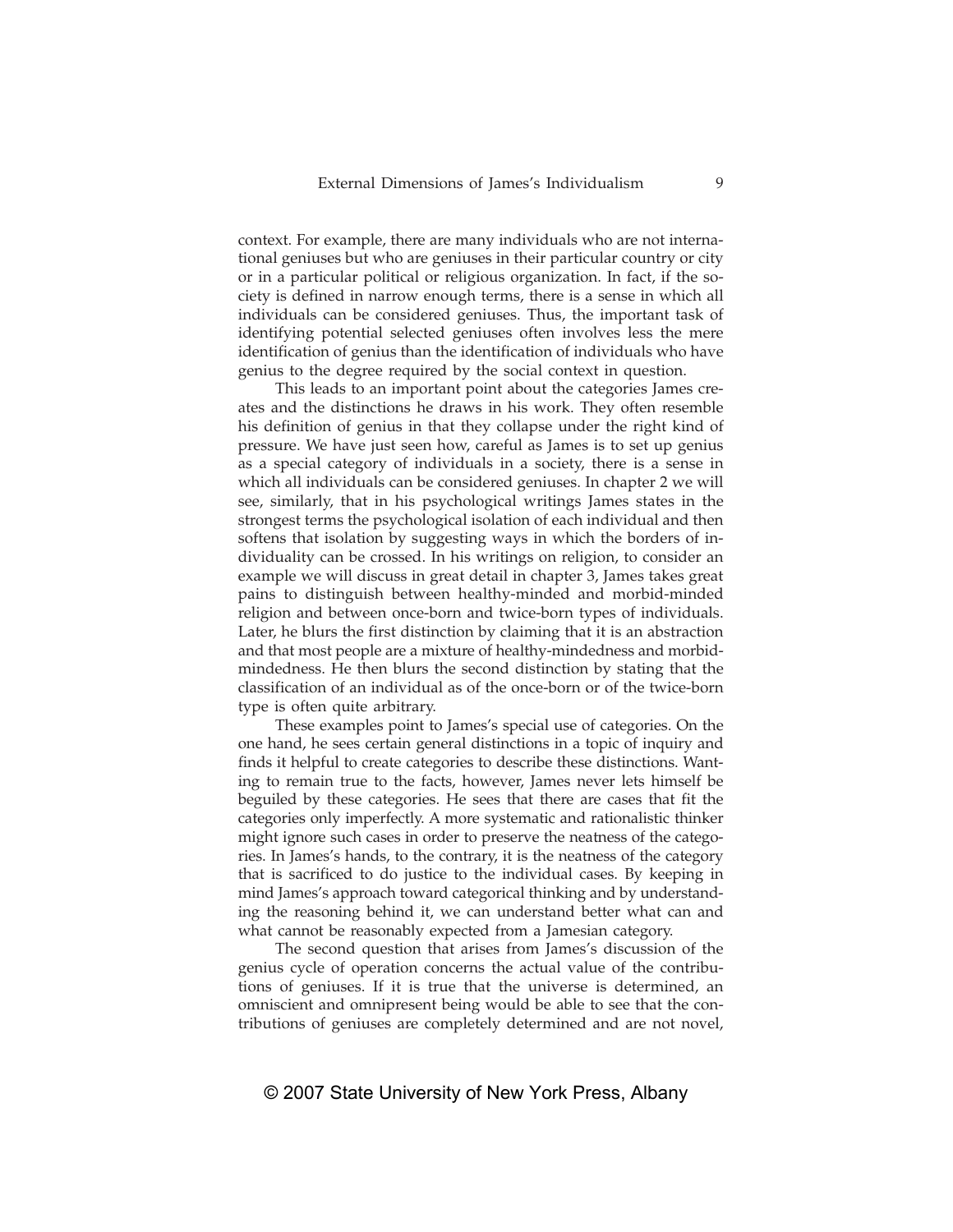unique, or irreducible. James's distinction between cycles of operation would concern merely finite perspectives of the universe. That is, the contributions of geniuses would seem important to us only because of our limited perspective. Whether or not Spencer's position is merely a metaphysical presupposition or an emotional stance toward the universe, he would be right in claiming that the contributions of geniuses are nothing other than functions of their environment.

There are seeds in this early article of views James develops later. Using terms from these more developed views, we can see that James's point here is that, even if we grant that the universe is a deterministic, block universe, pluralism and individualism still have their place. James points out that Darwin's distinction between spontaneous variation and environmental selection is a pluralistic move, and he recommends to Spencer and other sociologists that they make a similar pluralistic distinction between the origin and the selection of genius. Even if the universe is completely determined, James argues, the human perspective is too limited to understand that determinism concretely. Human endeavors such as natural science and sociology must recognize human limitations. These endeavors make progress precisely by remaining within the boundaries fixed by such limitations. Thus, James's argument is that, even on the assumption that the universe is determined—an assumption James grants Spencer only for the sake of argument—pluralism must not be abandoned.

In a deterministic universe, the limitation of human knowledge results in an uneasy tension between an abstract notion of the way the universe "really is" and the concrete knowledge we humans can have of it. Spencer and others try to resolve this tension by giving up the human perspective. Although it appears that individuals change society, they argue, individuals are merely puppets in the hands of the environment. James's response to this tension is just the opposite. His commitment to the reality and meaningfulness of human experience is of the highest order. Instead of giving up the human perspective, he rejects the abstract picture determinism paints of the way the universe "really is" and develops a pluralistic view of the universe that does not seek to displace the concrete. James rejects both determinism and the existence of an omniscient and omnipresent knower of the universe. For him, cycles of operation form real barriers in the universe and are not mere functions of the limited nature of human knowledge. Thus, geniuses are not determined, and their contributions are cases of true novelty.

In "Great Men and Their Environment" James is on the defensive, criticizing monism. Even if the universe is determined, he contends,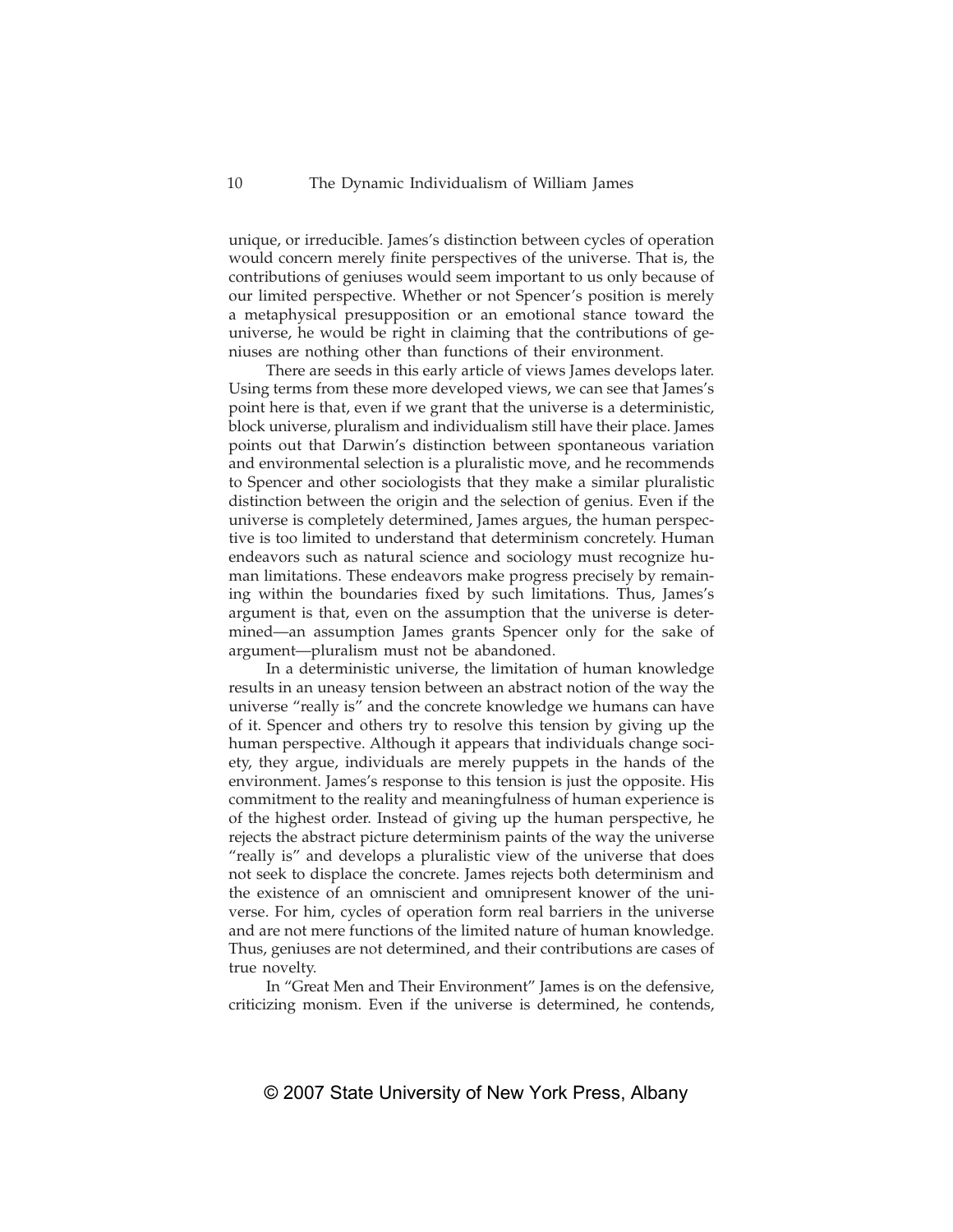human endeavors as revered as natural science and as new as sociology must proceed pluralistically. Even if this is not the way the universe really is, it is the way natural science and sociology really are. In subsequent works, James takes the offensive, developing his pluralistic view of the universe. As we proceed, we will see that James holds that the universe "really is," like our knowledge of it, pluralistic. On this view, the finite perspectives of natural science and sociology are functions, not of a faulty human perspective, but of the pluralism inherent in the universe. This is a point to which I will return in chapter 3 and that forms a crucial part of James's mature individualism, which I will formulate in detail in Part II. For the present, I will continue tracing out the social aspects of James's pluralism, since these are also important for understanding the precise nature of his individualism.

Having examined James's views on the evolution of society in general, we are in a position to see how he applies these views to his understanding of the proper functioning of the smaller scientific, governmental, religious, and academic communities within society at large. Taking up the scientific community first, we will see that scientific progress, which follows a pattern similar to that of social evolution in general, poses a particular threat to individual freedom of belief.

### THE INDIVIDUAL AND THE SCIENTIFIC COMMUNITY

It is easy to see how James's pattern of social progress applies to the scientific community. Great scientists develop theories, which, although they take advantage of the research of other scientists, are nevertheless products of their individual genius. They then present these theories to the larger community of scientists, which ultimately decides whether the new theories will be accepted or rejected. James's writings on the scientific community, however, do not focus on the details of how this process works or on citing historical examples to prove that this pattern is followed. Instead, James concentrates his energies on curbing what he sees as abuses perpetrated by all too many members of this community.

Because of its great and lasting contributions to human knowledge, science enjoys a great deal of authority in our society. It is a standing temptation for scientists to attempt to apply this authority beyond scientific matters to other areas of human experience. James has little patience for scientists who yield to this temptation. He devotes much energy to trying to keep his fellow scientists from dictating to individuals what they should believe in contexts in which, James holds, science has no legitimate authority.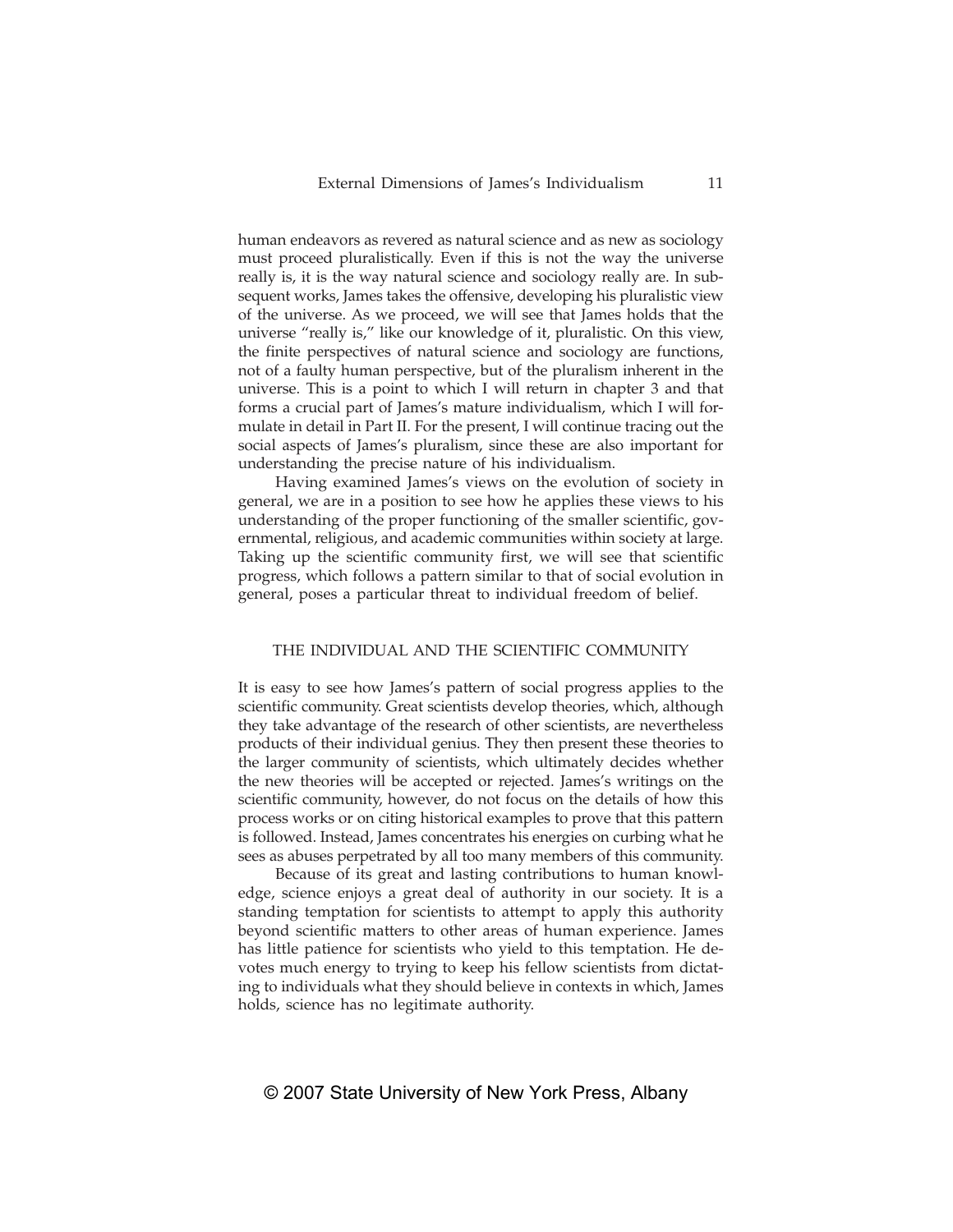James does not, of course, dispute the great range of legitimate authority science does have. As a scientist himself, he has a great appreciation for the painstaking work of thousands of persons over the hundreds of years that modern science has been in existence. The scientific method they used has proved to be a most effective way to investigate our physical environment, and the moral integrity that, for the most part, characterized the founders of science adds to its prestige. For these reasons, its conclusions carry great weight over against any subjective pretensions of individuals (WB, 17, 49).

James argues, however, that some scientists—W. K. Clifford and T. H. Huxley among them—allow themselves to be carried away by the phenomenal success science has enjoyed and attempt to put in place what he calls the "scientific veto." These scientists believe that science is the only source of valid belief and that it has a right to forbid individuals to adopt beliefs except on the basis of coercive scientific evidence. Clifford contends, for example, "It is wrong always, everywhere, and for anyone, to believe anything upon insufficient evidence" (quoted in WB, 18). Where such evidence is lacking, Clifford maintains, we must remain in doubt.

In his various writings, James marshals four arguments against the scientific veto. First, the veto is self-contradictory; second, neither science nor its practitioners have the authority to implement it; third, science itself does not follow the veto; and fourth, some nonscientific beliefs are unavoidable. It is important to examine these arguments in more detail, not only for a better understanding of James's views on the proper relation between the individual and the scientific community, but also because of their connection with James's psychological and metaphysical writings to which we will turn in subsequent chapters.

In support of his first argument that the scientific veto is selfcontradictory, James discusses the relation of science to that which still lies beyond its borders. Some of James's scientific colleagues go so far as to say that science has made all of the foundational discoveries, which, lacking only certain details, will soon lead to the final truth about the universe. But James points out that such a view of science fails to take into account the facts that modern science is only a few centuries old and that it continues to make fundamental discoveries. A realistic view of science shows that its task is far from completion. Science is still surrounded by a vast sea of ignorance it has yet to explore. Thus, whatever this sea contains, and whether or not science will eventually be able to explore it in its entirety, we can be certain that the world of our present knowledge is only a part of some larger world, a world that, at present, is a mystery to us.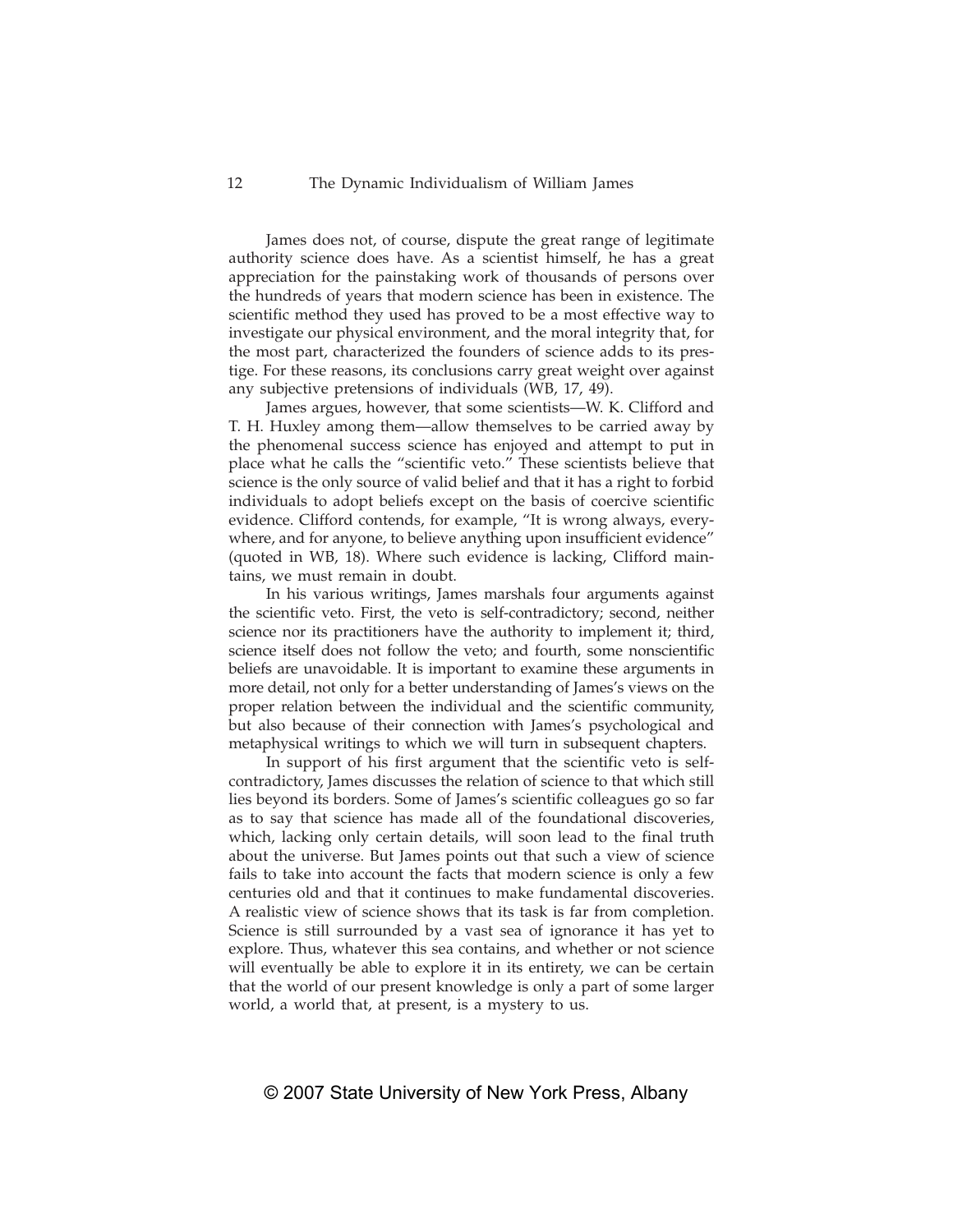Scientists such as Clifford and Huxley, whom James calls agnostic positivists, maintain that we must respond with neutrality to this larger world. Since it is a mystery to us, we must remain skeptical about its contents until we acquire adequate scientific knowledge about it. But this scientific veto, James argues, is self-contradictory. It lacks scientific justification itself. The scientific veto is merely a statement of personal preference on the part of some scientists. The first step in applying the veto would be the declaration that the veto itself is unscientific and for this reason illegitimate.<sup>3</sup>

James's second argument is that, even if the veto were not selfcontradictory, science would not have the authority to impose a limitation of this sort on individual belief. Science can make legitimate claims concerning matters that have been adequately studied by scientists, but it cannot make legitimate pronouncements about things that have not yet been adequately studied.

Third, in a move that anticipates the work of Thomas Kuhn, James argues that scientific progress depends, in part, on nonscientific motivations, desires, and beliefs. Science would not have enjoyed its great success had it not been for investigators who stubbornly demanded that the apparent chaos of the world reveal itself in an orderly, rational way. Moreover, the best investigators are not disinterested observers; rather, they have a great interest that the universe reveal itself in a particular way. That is, the best investigators are those who, while they are careful to avoid deception, want to see their hypotheses confirmed. James concludes that science is actually driven by psychological desires and beliefs that the scientific veto would not allow (WB, 21–2, 55–6).

The final reason why James considers it illegitimate for scientists to attempt to impose the scientific veto is that the veto is impossible to follow in practical matters. Concerning purely theoretical matters, we may believe, disbelieve, or doubt a certain proposition. Consider, for example, the fifth theorem of the first book of Euclid: "In isosceles triangles the angles at the base are equal to one another, and, if the equal straight lines be produced further, the angles under the base will be equal to one another."4 Most persons who are familiar with Euclidean geometry believe in the truth of this *pons asinorum*. Of course, it is possible to disbelieve this theorem despite the wrath and pejorative epithets this would draw from those who believe it. A middle way is also open. Those who know nothing about Euclidean geometry may doubt the theorem. They may lack both a belief and a disbelief in it. Because geometrical theorems are theoretical matters, doubt is quite possible in this case. The practical life of a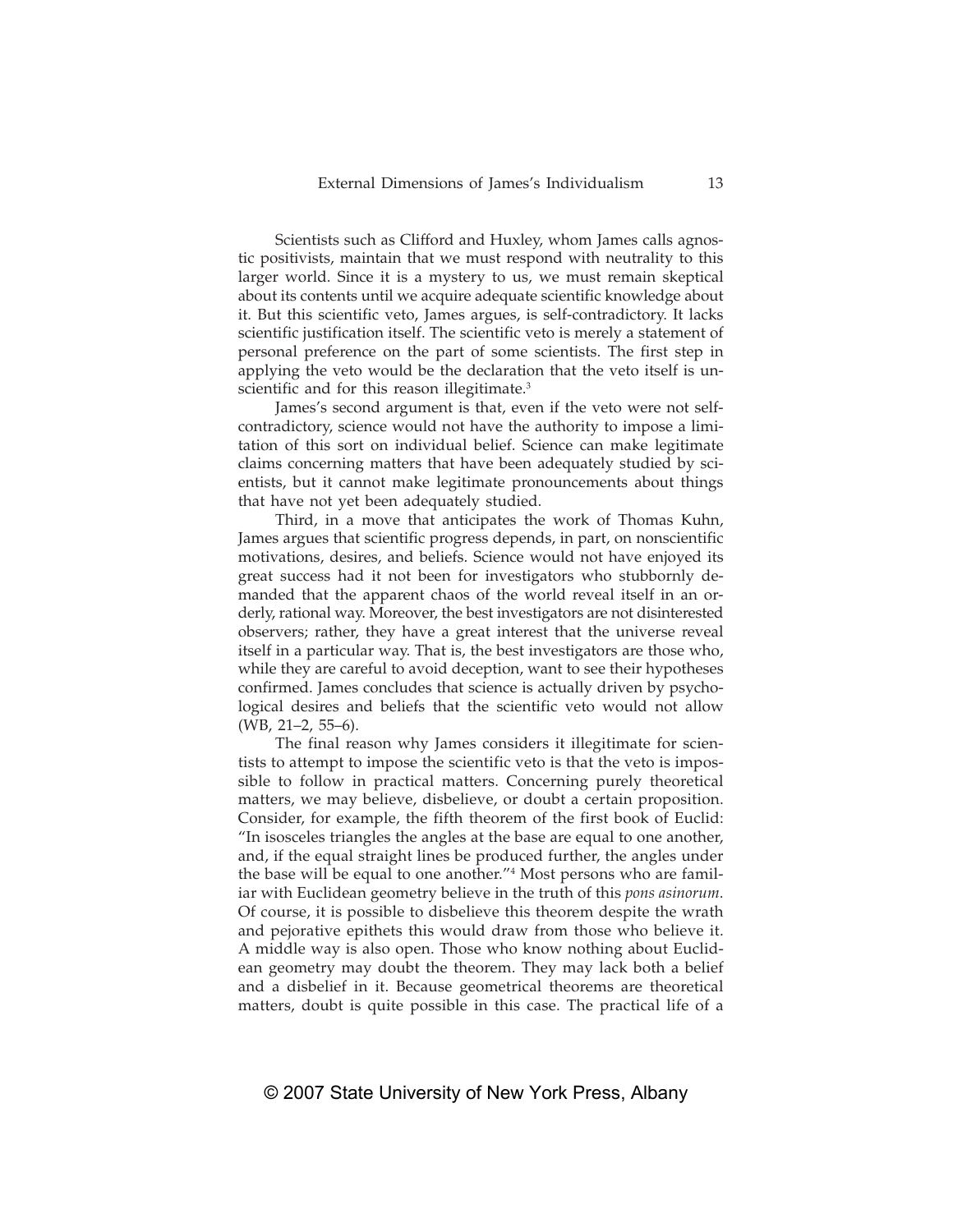doubter of this theorem is unlikely to differ in any substantial way from that of a believer in it.

In practical matters, however, the case is quite different. In these situations, we must act in accordance with either belief or disbelief. We do not have the luxury of doubting. Consider, for example, the statement, "I should buy fire insurance for my house." The practical result of a theoretical *belief* in the truth of this statement is that I will buy insurance. The practical result of a theoretical *disbelief* of the statement is that I will not buy insurance. But what is the practical result of a theoretical *doubt* that the statement is true? If I doubt that buying fire insurance is a good idea, then I probably will not buy it. But this result, in the practical world, is indistinguishable from the result of outright disbelief.<sup>5</sup>

At this point, James's account does not seem to correspond with experience. Bertrand Russell disagrees with James's claim that there is no practical difference between doubt and disbelief. Russell points out that we "habitually act upon hypothesis, but not precisely as we act upon what we consider certainties; for when we act upon hypothesis we keep our eyes open for fresh evidence."6 That is, the practical result of doubting a hypothesis is often different from the practical result of believing or disbelieving it. In the example we considered in the last paragraph, my doubt about the wisdom of purchasing fire insurance may lead me to consult my neighbors to see whether they have bought insurance, to confer with friends in the insurance business, or to read a book on the subject before making my decision. If my doubt and indecision remain, I may express them practically by buying a smaller amount of insurance.

Although James does not take up these objections, someone might answer for him by pointing out that, as long as I am consulting neighbors and friends and reading books, I do not have fire insurance. This practical case is a strong disjunction. Either I buy the insurance or I do not. If my house burns down and I have paid the premium, the insurance company reimburses me. If I have not paid the premium, I receive no money. There is no third way. Investigation into the wisdom of buying insurance is not so much the result of doubt whether I should buy it as it is the result of belief that I ought to investigate to find out whether or not I should. If I buy a smaller amount of insurance, my action is prompted, not by doubt, but by a belief that I should buy just that smaller amount.

Although this defense could be made for James, it is unsatisfying in that it shores up his position in a merely verbal way that leaves the real issue untouched. It tries to solve the problem by redefining what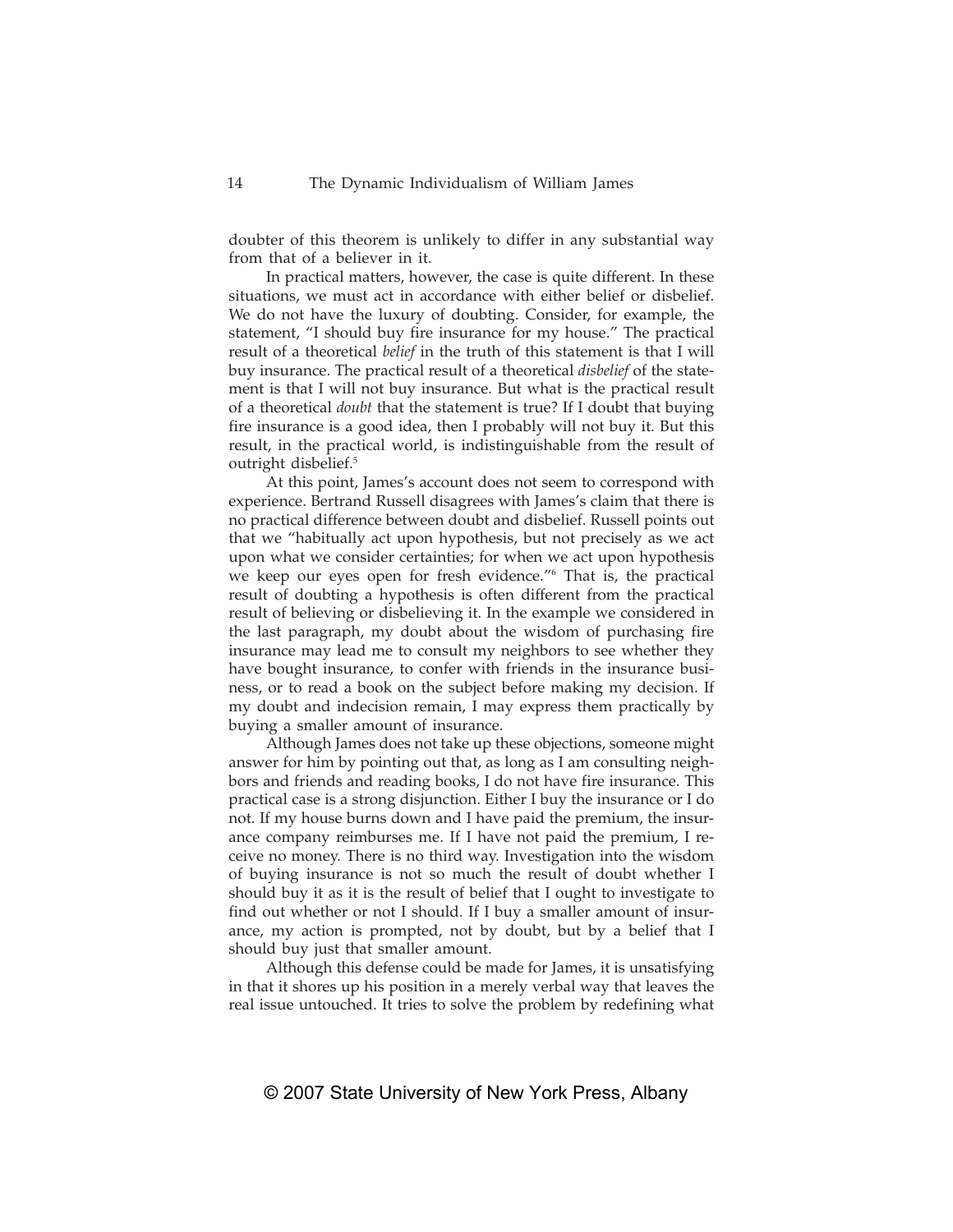we normally consider to be doubt as belief in something else, and this redefinition leads us away from our commonsense understanding of the terms involved. For these reasons, a better response to Russell's criticism would be to admit that James overstates his case. James is quite right in showing that theoretical doubt *can* result in practical disbelief, but he goes too far by claiming that theoretical doubt *always* results in practical disbelief. There are often clear practical differences between doubt and disbelief in a given hypothesis.

Even this weaker form of James's argument, however, is strong enough to show that there are real problems with the scientific veto. Within the realm of hypotheses whose truth science is not yet in a position to decide, the rule that belief can be legitimately established only scientifically leads often (if not always) to the same practical results as the rule that we must disbelieve all such hypotheses. From a practical point of view, this seems to be a rather arbitrary way of making decisions.

In certain cases, James argues, individuals have the right to make decisions at their own risk when scientific evidence is as yet insufficient. These cases are what James calls genuine options. An option is a decision between two hypotheses, and a genuine option is an option that is living, forced, and momentous. Living options are ones in which both hypotheses seem plausible. Forced options are ones in which the alternatives are logical disjunctions, so that it is impossible to avoid making a decision. Momentous options afford unique and important opportunities.<sup>7</sup>

James cites moral, social, and religious questions as examples of genuine options that cannot be decided by science. Moral issues cannot be so decided, James argues, because they involve what *ought* to be the case, while science is concerned only with what *is* the case.

Social structures, James points out, require a certain faith in them on the part of their members. James observes that friendships are unlikely to develop unless both parties have faith in the other's good will. This is a case not only where the question cannot be decided scientifically, but also where the truth of the fact itself depends on a faith in the fact. If I believe that someone likes me, for example, I will tend to act toward that person in such a way as to make that belief true. James also notes that the facts our faith can help to create are not limited to the social realm. They include other cases in which the outcome of a decision is based on our personal action. James cites an example of one of these extra-social cases. Imagine that I am climbing in the Alps and that, at some point in my climb, I get myself into a dangerous situation from which I can save myself only by a difficult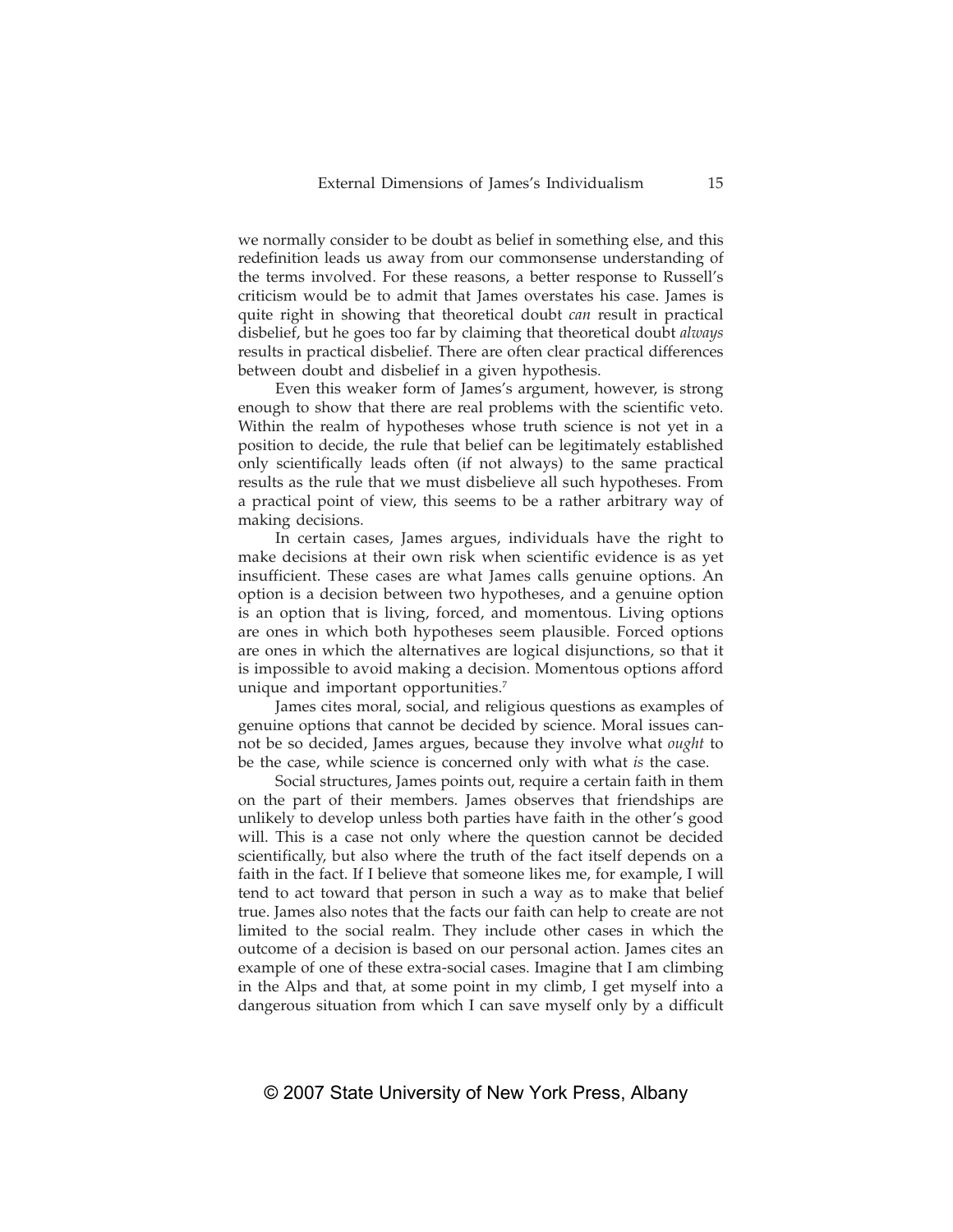leap. The more I doubt the success of my jump, the more likely I will fail. My doubt will likely make me hesitate so long that when I do attempt the leap, my energy will be spent, and I will be so full of fear and doubt that I will not make it. Faith in the success of my leap, on the other hand, will likely help to make it a reality (WB, 53–4, 80).

Religious matters, too, according to James, must be decided by our passional natures. If a religious option is a living one for us, then it is a genuine option, because it is bound to be momentous and forced. Furthermore, the religious hypothesis often considers the eternal element of the universe to be personal. Thus, the religious issue becomes a social one, as well, and faith in the existence of a relationship with the personal in the universe may help to create that relationship.

Because science cannot decide genuine options of a moral, social, or religious kind, James argues, these options will be decided some other way. They cannot, by definition, go undecided. Both on a practical and on a theoretical level, any attempt to avoid deciding them ends in failure. On the practical level, the attempt to avoid deciding a genuine option has the same result as deciding one way or the other. On the theoretical level, as our study of James's psychology in the next chapter will show, the attempt to avoid believing either of the two hypotheses in a genuine option requires a volitional act of disbelief in both. In genuine options that cannot in principle be decided by the intellect, James contends that: "[Our] passional nature not only lawfully may, but must, decide . . . for to say, under such circumstances, 'Do not decide, but leave the question open,' is itself a passional decision,—just like deciding yes or no,—and is attended with the same risk of losing the truth" (WB, 20, italics deleted).

Before I move on to a discussion of James's views on religious and academic communities, I want to make some observations about his defense of the right of individuals to believe. It is important to note, first, the restrictions James puts on this right. In "The Will to Believe" James defends the individual's right to base beliefs on passional decisions only in the case of genuine options that cannot by their nature be decided on intellectual grounds. James's defense of the individual's right to believe, like his defense of the individual, is qualified.

Although James's defense is of a restricted right to believe, it is also important to note that he extends this restricted right to all individuals. Geniuses and non-geniuses alike have the same right in this regard. Although he describes differing social roles for these two classes of individuals, geniuses do not form a privileged class of persons with more individual rights than others. James's view of the individual's right to believe, like his individualism in general, is impartial.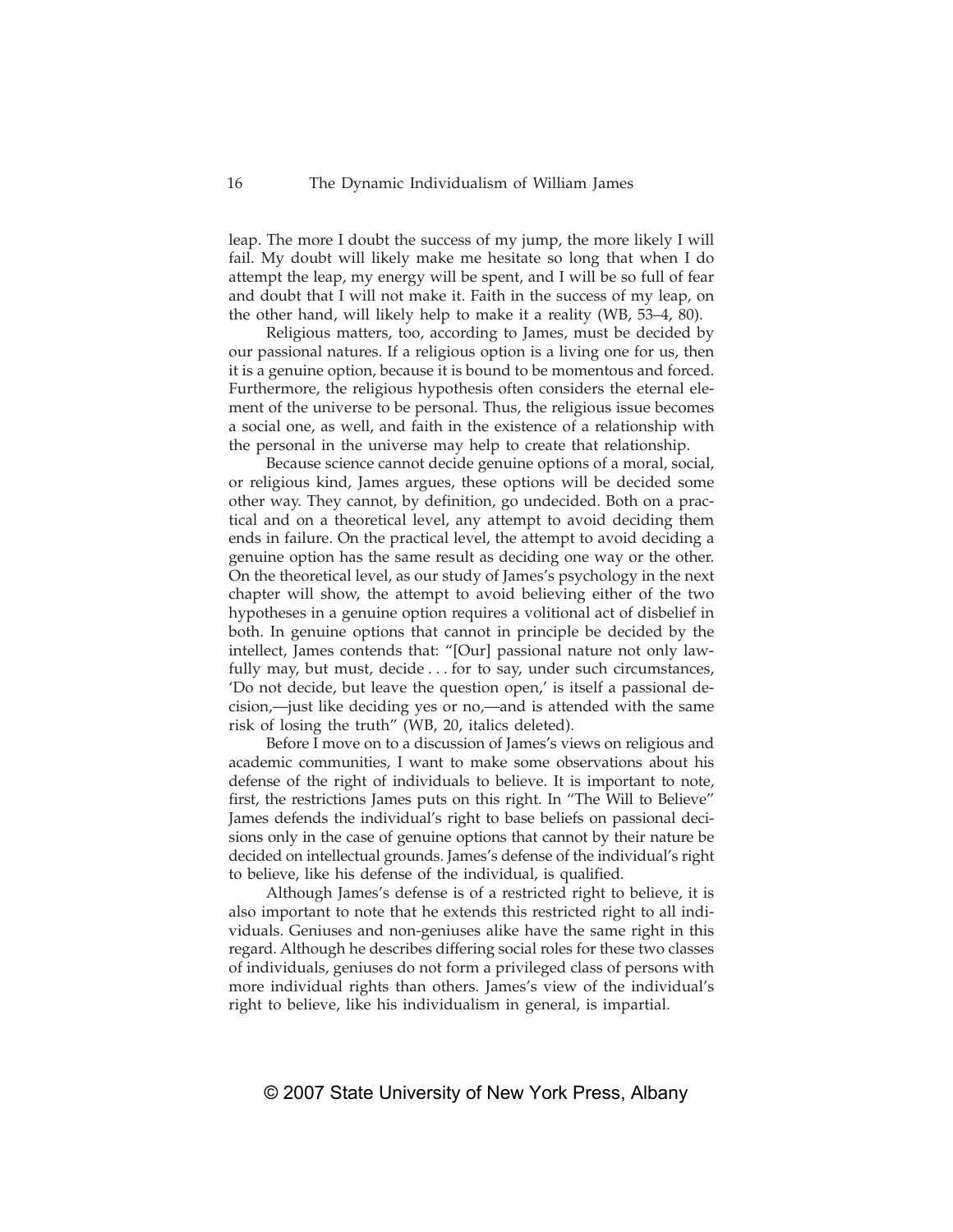James's defense of individual freedom of belief in the face of oppressive and illegitimate scientific encroachments is not merely of theoretical significance for him. Instead, his defense of the right to believe is motivated by his own bout with long-armed scientific doctrines that refuse to leave room for his spiritual needs and that even threaten his sanity. There are two scientific doctrines in particular whose unlimited extension threaten James's spiritual well-being.

The first of these scientific doctrines is determinism. James's fight against determinism is one of the most familiar parts of his biography. After completing his medical degree in the summer of 1869, James began to sink into a deep depression. Whatever the complex combination of its causes, $^8$  we can tell by its cure that it was caused, in large part, by a deterministic threat to his moral freedom. James describes the turning point of his depression in the following way:

I think that yesterday was a crisis in my life. I finished the first part of Renouvier's second *Essais* and see no reason why his definition of free will—'the sustaining of a thought *because I choose to* when I might have other thoughts'—need be the definition of an illusion. At any rate, I will assume for the present—until next year—that it is no illusion. My first act of free will shall be to believe in free will. (LWJ, 147)

Thus, although determinism is a fruitful doctrine in many scientific pursuits, it is essential for James to keep it out of his moral life. Only with freedom of choice does he believe that life can be meaningful. Because the quest for meaning is so important to him, he fights vigorously to defend his right—and that of others—to believe in freedom.

The second scientific doctrine James fights against is materialism. Like determinism, materialism is a fruitful view to adopt in certain sciences, but it is poison to many temperaments if allowed into the spiritual realm. Materialism is especially dangerous, not only because it, too, threatens meaning, but also because it eliminates the possibility of being on intimate religious terms with the universe.

While freedom is the basis of the moralism that is so attractive to James when he is strong, nonmaterialism is the basis of the religion he needs when he is weak. When strong, James craves meaning; when weak, intimacy (see ERM, 61–3). Because both of these needs are threatened if determinism and materialism are not kept within their scientific limitations, we can see why James is so ardent in his fight against those who claim that either or both of these doctrines must be applied to all areas of life.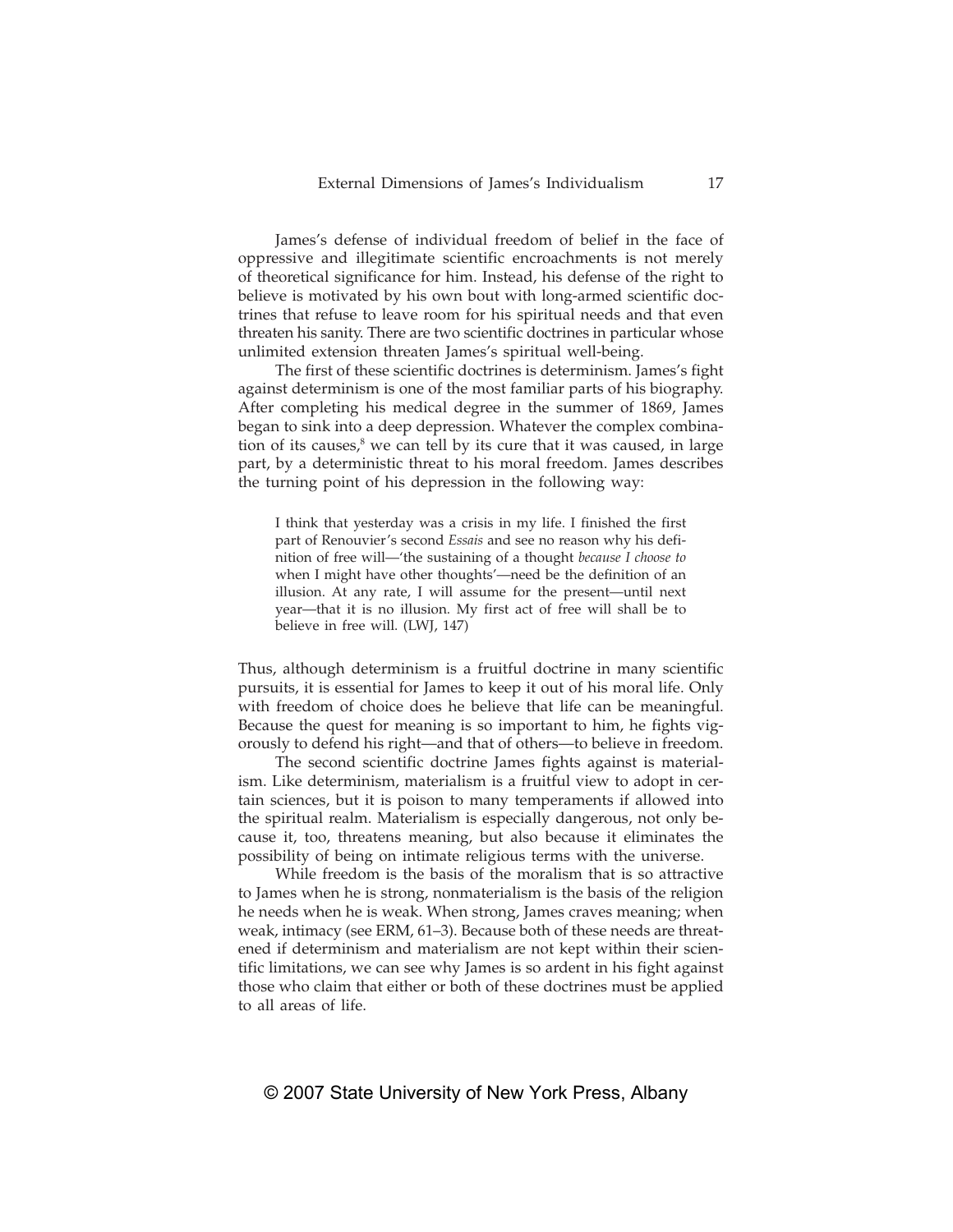James's fight against the unlimited application of determinism and materialism—or, put positively, his defense of meaning and intimacy leads to another problem to which we will return in chapter 3. The problem is that, early in life, James believes that meaning and intimacy, and the respective moralistic and religious views of the world that are based on them, are at odds. At one point, he writes, "The accord of moralism and religion is superficial, their discord radical. Only the deepest thinkers on both sides see that one must go" (ERM, 63). It is only toward the end of his life that James sees a way past the radical discord between moralism and religion and is able to integrate his needs for both meaning and intimacy. Before this integration, however, this discord results in severe tension both in James's life and in his writings.

With this examination of the personal and practical motivations for James's attacks on scientism, I will leave his discussion of the appropriate relation between individuals and the scientific community and turn to his discussion of three other communities within society: governmental, the religious, and the academic. The discussion of these three communities will bring up the question of the appropriate role of institutions in social evolution. Institutions often furnish the stage on which the roles of geniuses and non-geniuses are played. James has very specific ideas about how institutions should facilitate the drama of social change that takes place largely on their stage, and he has no tolerance for institutions that forget that this social drama is more important than their own prestige. Turning now to a discussion of James's writings on the government, the church, and the university will help shed light on what James takes to be the proper relation between individuals and institutions. This, in turn, will help us understand more deeply his views on the nature of individuals and their role in society.

### THE INDIVIDUAL AND THE GOVERNMENT

Although James wrote relatively little about the government in his academic works, he did express important views on the relation between the individual and the government in various letters. Some of these were private letters to friends; others were public letters to the editor printed in various newspapers. For our present purposes, I would like to focus on two particular issues on which he expressed his opinions in this way.

The first is the issue of medical licensing. In 1894 and 1898, there were bills before the Massachusetts legislature requiring persons en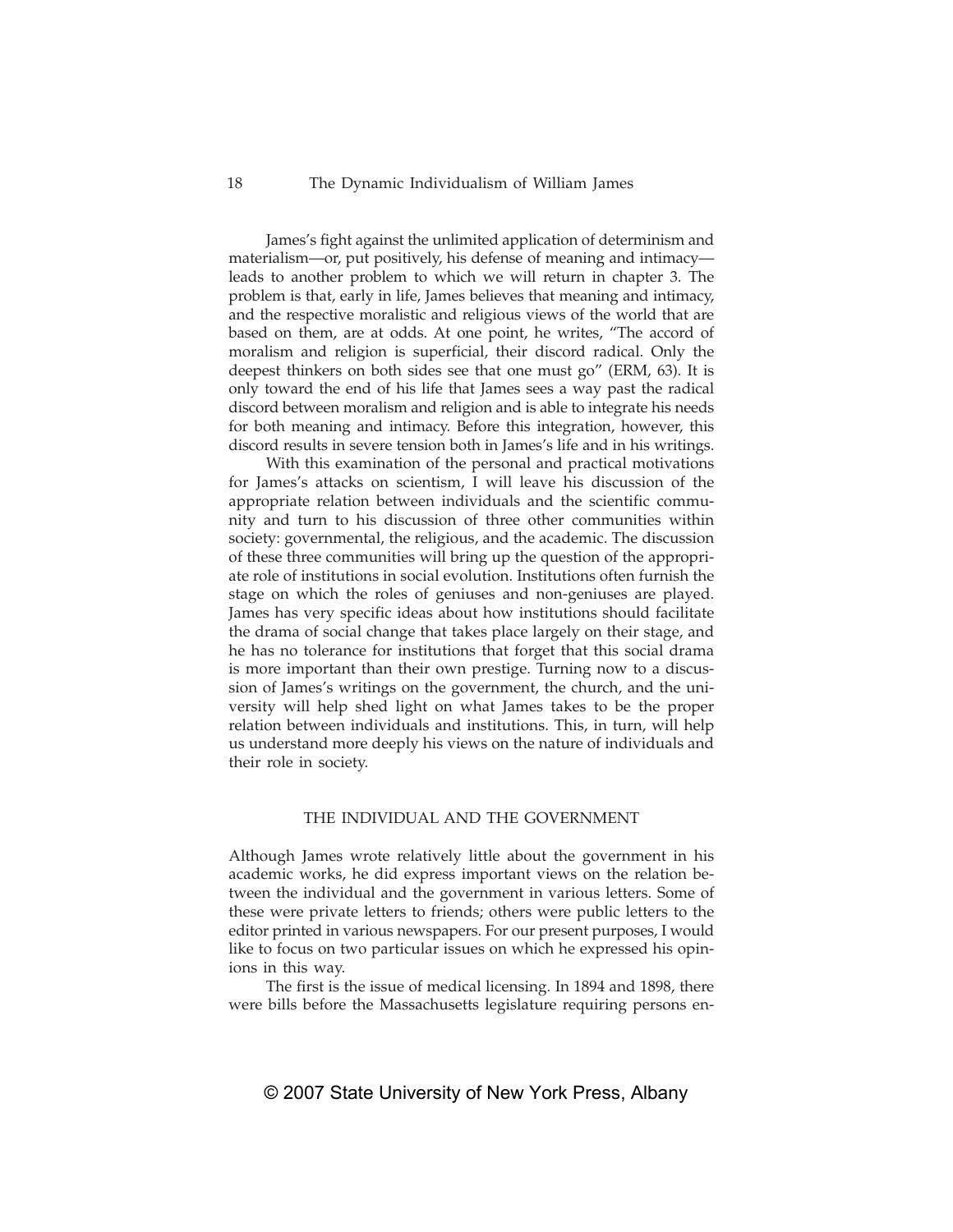gaged in medical practice to be licensed. James realized that this would render illegal the work of many alternative healers who would not consent to take the examinations required for the licenses. He saw this move as misguided for several reasons, one of which was that the state of medical knowledge was far too limited for anyone to know with certainty which types of practice were truly effective. By dismissing out of hand the novel work of a host of practitioners, legislators might be cutting off a vital source of new suggestions necessary for the evolution of medical practice. On James's evolutionary model, it was better to have a rich variety of options on which experiments could be made to determine which were most effective. Geniuses in the medical world needed to be free to develop and suggest their novel ideas just as much as geniuses in any other endeavor. James felt so strongly about this that he mailed off letters to the editor in 1894 and actually went before a committee of the legislature in 1898 to make his case.

The second issue is the American imperialism that arose in the course of the Spanish-American War. Begun with the intention of liberating Cuba from Spanish imperial control, the war ended with the United States exerting imperial control in the Philippines. James was deeply disturbed by this turn of events. The United States liberated the Philippines from Spanish control, only to become the new imperial masters of the islands. American forces quelled Filipino attempts at self-government, arguing that the Filipinos simply wouldn't be able to govern themselves effectively. James saw this argument as nothing more than a thinly veiled imperialism, all the more pernicious because of its misleading moralistic whitewash. He tried to fight this imperialism by making his views heard publicly, both by publishing letters to the editor on this topic and by joining the Anti-Imperialist League.

James's defense of individual Filipinos and of their right to govern themselves brings out another important aspect of James's social individualism. James's arguments here arise less out of a concern for staying out of the way of social evolution and more out of a deep respect for concrete individual experience. James understands how difficult it can be for human beings to respect the inner experience of others, particularly of others who are significantly different from them. James develops this point in "On a Certain Blindness in Human Beings," emphasizing that it is the joy we feel in our inner experience that makes life precious. But this joy is not always correlated with external success. In fact, it often seems to make itself felt under conditions that to an outside observer would seem full of boredom or suffering. James concludes that we must not presume to judge the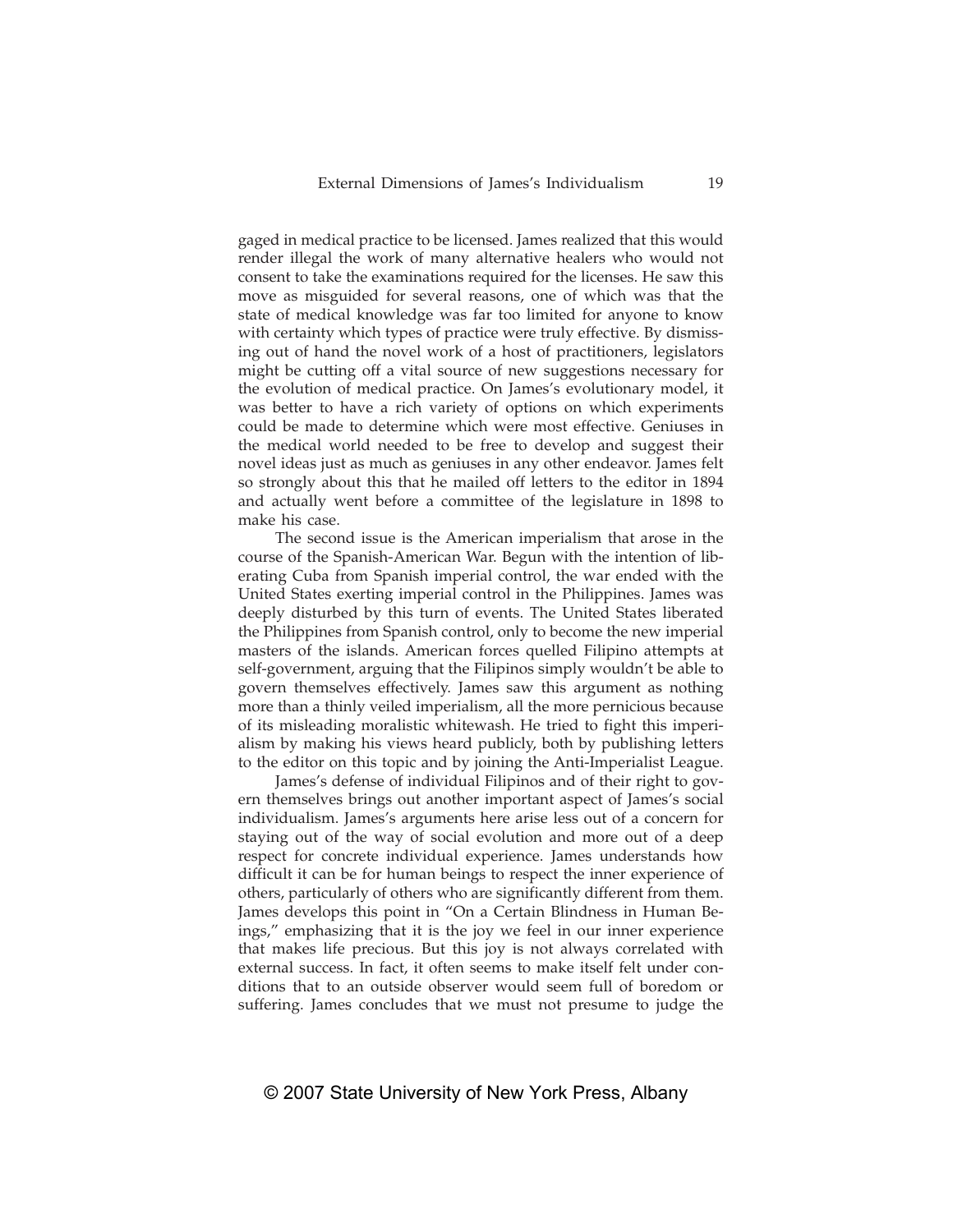inner worlds of others based on our own abstract and external observations. Instead, we must respect those inner worlds (as long as they do not arise by harming others), however meaningless they may appear to us to be. James's anti-imperial position on American policy in the Philippines is a particular application of this commitment to respect the concrete experience of others.

James's responses to the medical licensing issue and to the Spanish-American War illustrate his view that individuals are important both in their own right and for the purposes of social evolution. For James, governments are institutions that should value and protect the rights and interests of all individuals, including those not under their jurisdiction. Furthermore, governments should give individual geniuses the freedom necessary to develop their ideas, protecting them against overzealous professionalisms that would seek to rule their contributions out of bounds. Indeed, James writes, "The best commonwealth will always be the one that most cherishes the man who represents the residual interests, the one that leaves the largest scope to their peculiarities" (MS, 103).

#### THE INDIVIDUAL AND THE CHURCH

In *The Varieties of Religious Experience*, James discusses the roles of individuals and institutions in religion. He writes little about institutional religion, and the little he does write is not positive. Early in the book, he distinguishes between what he calls institutional religion and personal religion (VRE, 32ff). He holds that the former, which he defines as an external attempt to win the favor of the gods, is a secondary and derivative form of religion; he holds the latter, by which he understands an internal and individual relationship between a person and the divinity, to be the primary form of religion. James announces that his discussion in *Varieties* will ignore institutional religion, with its ecclesiastical organization and systematic theology, and will concentrate, instead, on personal religion.

In arguing that personal religion is more fundamental than institutional religion, James points out that religious sects are founded by individuals who have had great personal religious experience. The relation between churches and religious geniuses does not depart from the pattern of variation and selection, of innovation and imitation. Religion begins in the private lives of geniuses such as the Buddha, Jesus, Mohammed, Luther, Wesley, and Fox, who have striking religious experiences. As they relate these experiences to those around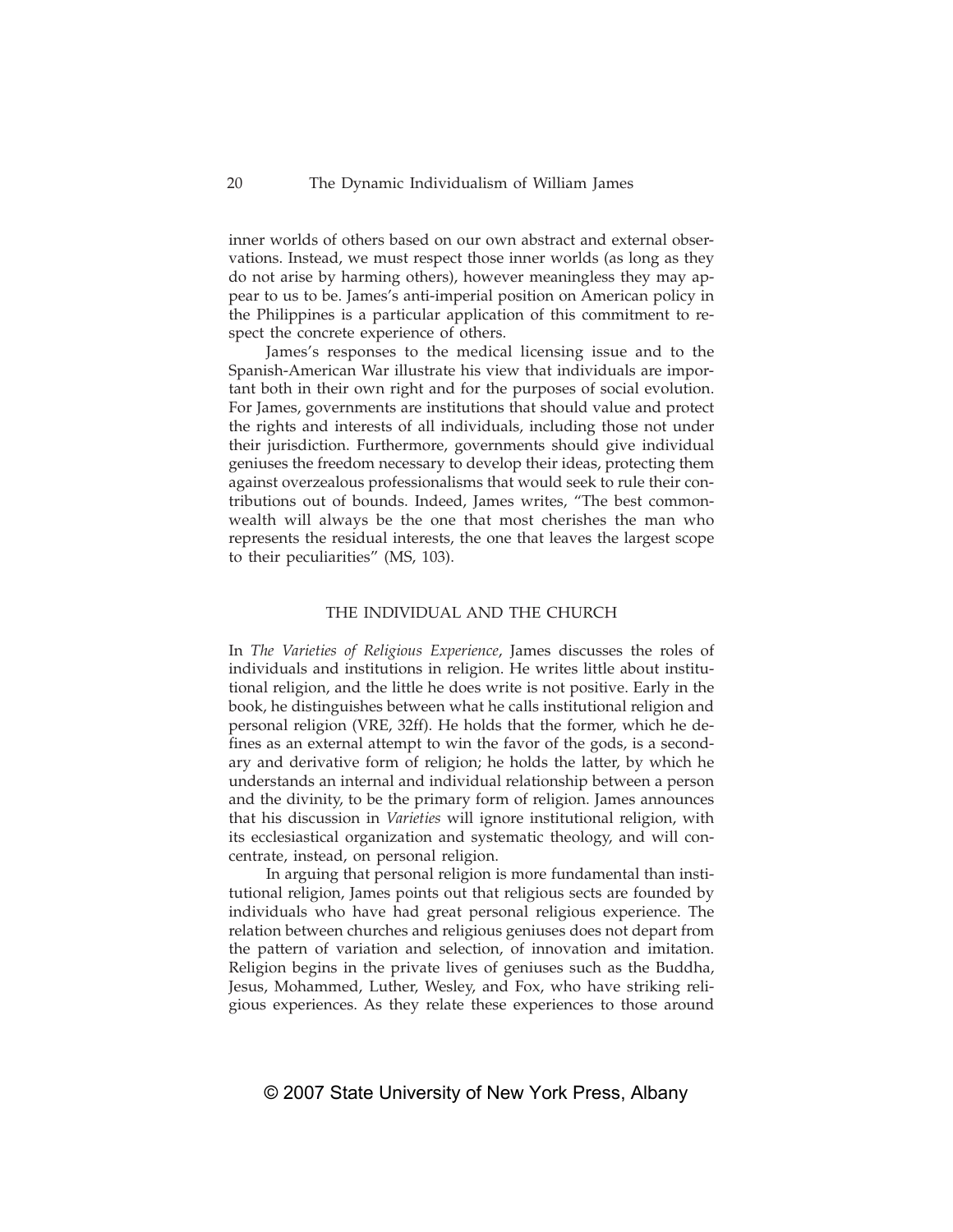them, their personal type of religion is either confirmed or rejected. When it is confirmed, a church or sect is often founded. This organization grows large or stays small, depending on how well it meets the needs of the larger social environment. But once the religion passes to this institutional phase, it loses James's interest and, apparently, his respect. He seems to consider churches to be largely inessential for religion. In fact, he holds that religious institutions that emphasize external and public worship may distract an individual from the primary, private experience, thus actually stunting the growth of religion.

Although James rejects the communities that tend to gather around great religious leaders, he does not leave religion merely in the hearts of individuals. There is an important public side of religion, although it is not in the church that this public side is addressed. James calls, not on the church, but on philosophy to distill from the various religious manifestations what he calls the "science of religions." To do this, philosophy must give up a rationalistic and deductive method for an empirical and inductive one. It must not dabble in dogmatic metaphysics, but must take as its starting point the actual experiences of religious persons. By comparing these experiences and eliminating from them the local prejudices and historical sedimentation, philosophy can distill the essential characteristics of religion. These characteristics can be turned into hypotheses for testing to try to arrive at a system of beliefs that even nonreligious persons might accept as authoritative.

James emphasizes that this science of religions is not itself to be understood as a religion. It is a theoretical foundation for the interpretation of religion. As theoretical, it is a public attempt to understand the personal. As public, it must allow for the construction of various "over-beliefs." That is, each individual must have the freedom to build his or her own idiosyncratic religious structure on the universal foundation. Individuals as diverse as Emerson, Whitman, Wesley, and Moody must all be allowed to build on this foundation. Only in this way is it possible to maintain the fullness and variety of the human experience of the divine.

James goes on to suggest what the theoretical foundation of religion might look like. From his study of firsthand accounts of religious experience, he concludes that religion is basically about an uneasiness and its solution. The solution involves an identification with a higher part of the self and a distancing from a lower part. To explain how this occurs, James offers a hypothesis to be tested by the science of religions. James's hypothesis is that the subconscious self mediates between the shallower and the deeper parts of the self.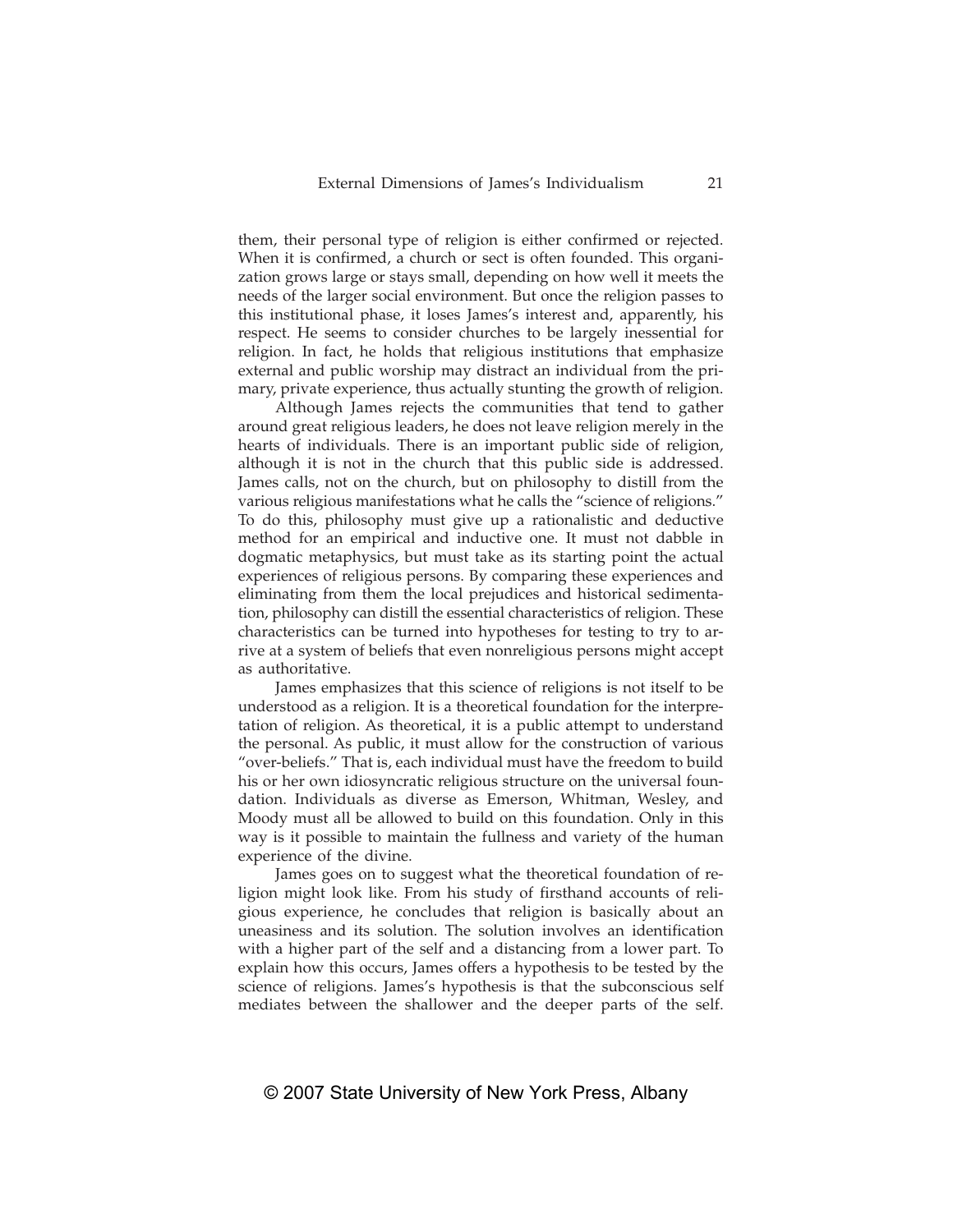Whether the subconscious *is* the deeper part of the self, or whether the deeper part of the self merely communicates *through* it to the shallower part of the self is beyond the scope of the science of religions to decide. On this question, individuals have a right to their own opinions in correspondence with their particular experience and over-beliefs.

Although this is as far as the science of religions can go, James speaking as an individual with his own over-beliefs—has much more to say on the question. In the third chapter, I will come back to this point and take up James's over-beliefs in detail. For the present, it is sufficient to note his estimation of religious institutions. He seems to have little interest in or respect for the church and for institutional religion in general. Although he suggests an institutional, or at least a rational, function for the science of religions, it is important to understand that this function lies outside of religion proper. Interestingly, in his treatment of academic institutions, James is still quite critical but not as dismissive.

#### THE INDIVIDUAL AND THE UNIVERSITY

If the role of a genius is to develop a creative possibility and the role of society is to choose between this possibility and those created by other geniuses, what can social institutions contribute to this process? In the case of education, James argues that the university has a dual role to play. In several lectures delivered toward the end of his life and reprinted posthumously in *Memories and Studies*, James contends that the university should be both an aid to geniuses and a training ground to enable non-geniuses to discriminate wisely among geniuses. James further cautions that the university should never pretend to be more important than the individuals associated with it. A careful reading of these lectures reveals not only the details of what place James thinks the university should occupy in a society, but also what seem to be James's mature views on the proper relation between individuals and institutions in general.

In the spring semester of 1906, James was a visiting professor at Stanford University. On Founder's Day of that year, he delivered an address entitled "Stanford's Ideal Destiny." In this speech, James formulates some of the conditions for an ideal university and encourages Stanford to strive to meet those conditions. He argues that the quality of a university depends less on its facilities, boards, regulations, teaching methods, or funding than on the individuals who are there. He quotes favorably a New England quip that "a log by the roadside with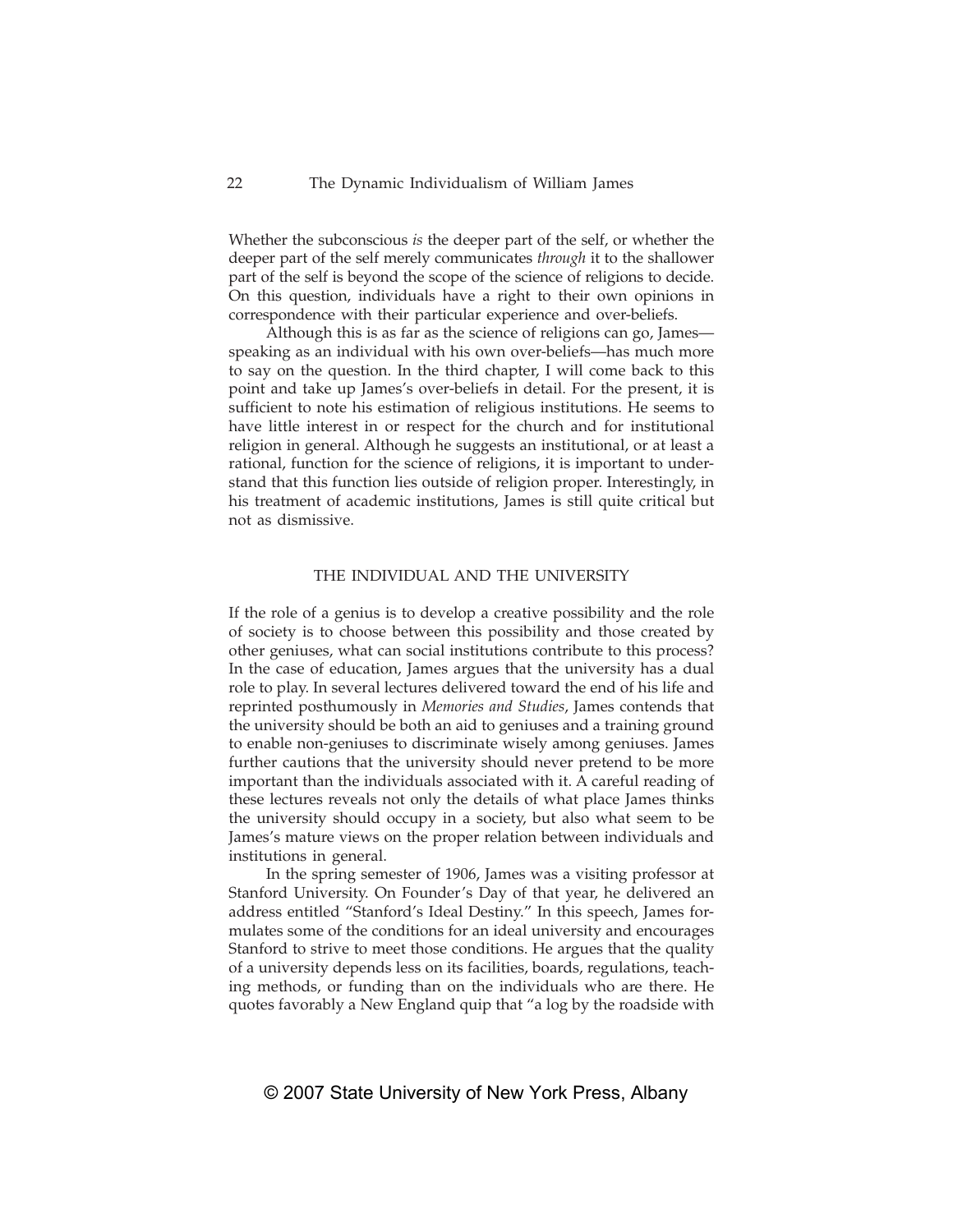a student sitting on one end of it, and Mark Hopkins sitting on the other end" is a university (MS, 361).<sup>9</sup> In fact, James claims, the organization of the university is largely superfluous, given the presence of a few such geniuses. The cultural and even economic value of a genius cannot be overestimated. It should, therefore, be the task of the university to invite geniuses to its faculty and to give them all the support they need to expedite their work.

A few years before his address at Stanford, James had given a speech at a Harvard commencement dinner after receiving an honorary degree. In this speech, he contrasts the "club feeling" at Harvard with what he calls the "true Harvard." The true value of a university cannot be judged by its club qualities, he contends, since students' loyalties in this respect are formed according to the school they happen to attend. Nor can a university be judged by the activities of its graduates, since its alumni can be found on every side of public debates. Rather, James argues, the most admirable university is the one that best nourishes the geniuses among its students. He writes that the university "most worthy of rational admiration is that one in which your lonely thinker can feel himself least lonely, most positively furthered, and most richly fed" (MS, 354).

James believes that the value of a university must be assessed, in part, by how many geniuses it has among its faculty and students and by how successful it is in creating a supportive environment for them. But he also believes that a university's responsibility extends beyond its duty to its geniuses. A university must also take care to educate well those of its students who are not geniuses.

In a lecture delivered to a meeting of the Association of American Alumnae at Radcliffe College in 1907, James considers the purpose of a college education for non-geniuses. According to James, the purpose of such an education is that it should "help you to know a good man when you see him" (MS, 309, italics deleted).10 James compares a college education to vocational training. At a business, technical, or professional school, students learn concrete disciplines. More than that, however, they learn to judge the quality of work in their field. They learn what separates the work of an expert from that of a novice. The essence of a college education, James argues, should be the study of biographical history, of the successes and mistakes of great thinkers in the quest for human perfection. This study allows students to discover the standards of human excellence and to differentiate between good and mediocre thinkers.

Human progress, James continues, occurs through the initiative of geniuses and their imitation by the community. Economic, political,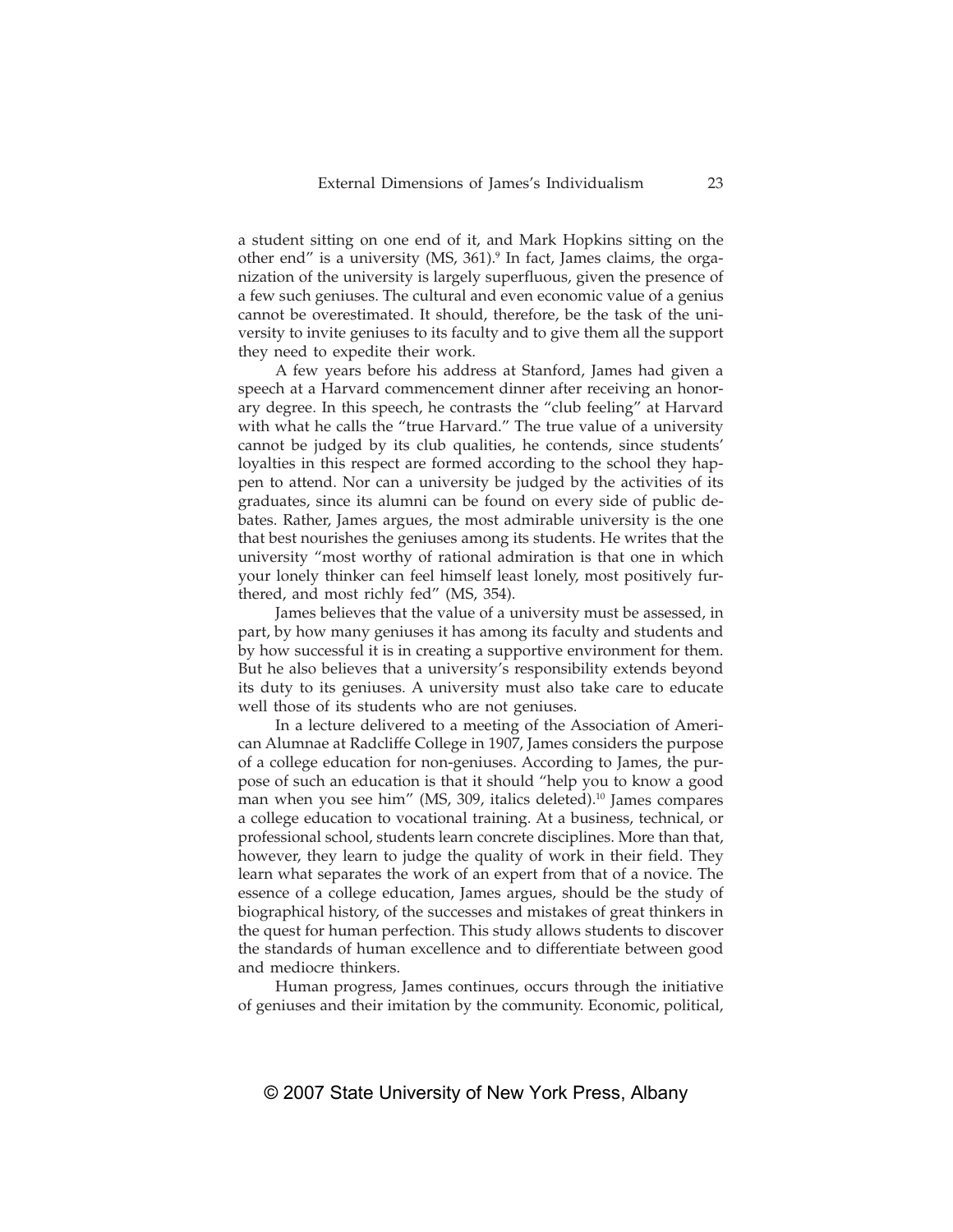and intellectual circumstances serve only as the background to the human drama between a people and its leaders. In a democracy, James points out, the role of the people is all the more significant. Through their political and economic choices, the people select certain leaders and reject others. To do this effectively, the people must be skilled in knowing the difference between a good leader and a bad one. What better way, James asks, to develop this knowledge than through the study of biographical history conducted at college? For James, those with a college education in a democracy must play the role that the aristocracy plays in a monarchy. Just as the aristocracy is to preserve a taste for the more refined and noble of human achievements, so, too, college graduates must lead the people away from mediocrity and toward higher, more lasting ways of development.

In light of these arguments, it is clear that James considers the university to have a most important role to play in human progress. Ideally, it is a place where professorial geniuses can work to develop their theories untrammeled by financial cares and limitations of resources, where gifted students can educate themselves in an environment that supports them but leaves them free to do their work, and where the rest of the students are taught how to choose the best geniuses to follow. Unfortunately, universities sometimes fall far short of this ideal, especially when their leaders consider their primary purpose to be an institutional one. When the growth and prestige of the university become its ultimate goal, then it is less likely to be successful in its important function of aiding human progress. The university's proper function is vitiated when the institutional policy of the university becomes more important than the individuals who fill its posts.

As an example of a misguided institutional policy, James cites the abuse of the Ph.D., a recent arrival on the American academic scene. During his career at Harvard, James saw the tendency of the Ph.D. to be used, not as a spur to greater scholarship, but as an institutional stamp of approval. In "The Ph.D. Octopus," he speaks out against what he considers to be the abuse of higher degrees. He begins with an account of a brilliant man who had studied philosophy at the Harvard Graduate School and who acquired a position teaching literature in a small college. When it was discovered, however, that he had not completed his Ph.D., the president of the college informed him that, unless he earned his degree from Harvard before the beginning of school, he would forfeit his position. Consequently, instead of preparing to teach his literature classes in the fall, the student devoted his time to completing his philosophy degree. Upon submitting a brilliant and original thesis, he was told that it lacked the necessary scholarly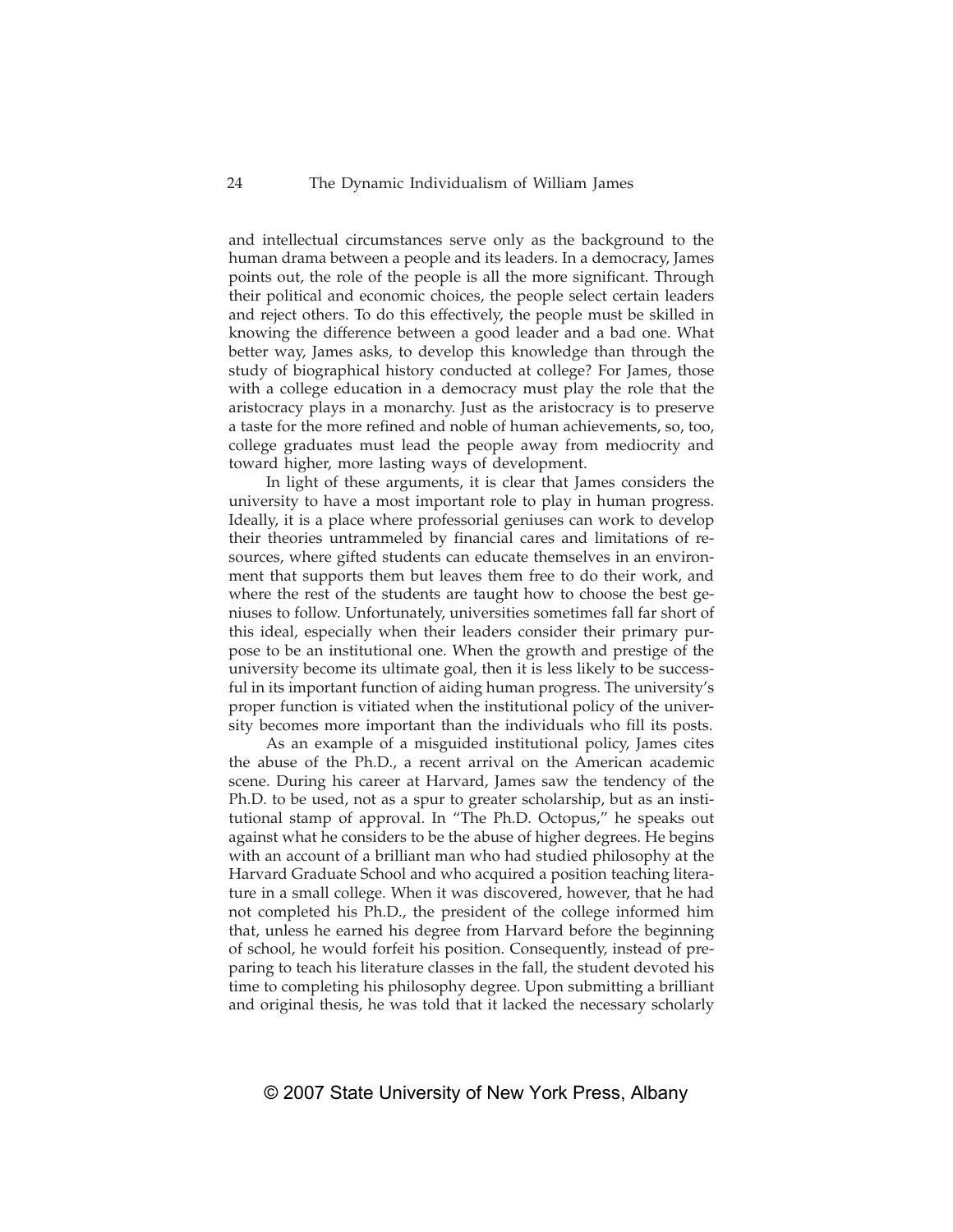apparatus. His work was provisionally rejected until he could supply the appropriate secondary references. It was only with the utmost difficulty and with the greatest assurances of his academic competence that the student's professors were able to convince the president of the college to allow him to teach that year. The next spring, the student submitted his revised thesis, passed his exams, and received his Ph.D.

For James, this is a quintessential case of the abuse of higher degrees. Far from advancing the scholarship of those involved, the Ph.D. was a great obstacle to it. It is quite obvious that the candidate's instruction in literature must have suffered from the necessary concentration on his dissertation in philosophy. And it is not clear that the candidate's ability to teach literature was in the least improved during the whole process. The whole point of the requirement was so that the college could advertise that all of its instructors possessed the Ph.D. This is a case, James concludes, in which the interests of the individuals—students and instructor alike—were sacrificed for the alleged good of the institution.

James points out that higher degrees were originally established in order to stimulate scholarship, especially original research. Although the degrees themselves are nothing more than "adventitious rewards" (MS, 335), they often spur students on to levels of work that they otherwise would not attain. The sole and valuable purpose of the degrees is the motivation of individuals. But there is a real danger when degrees begin to

interfere with the free development of talent, to obstruct the natural play of supply and demand in the teaching profession, to foster academic snobbery by the prestige of certain privileged institutions, to transfer accredited value from essential manhood to an outward badge, to blight hopes and promote invidious sentiments, to divert the attention of aspiring youth from direct dealings with the truth to the passing of examinations. (MS, 336)

James singles out for special consideration two specific negative effects of the Ph.D. requirement. First, James calls the refusal to consider for a teaching position applicants who do not have the Ph.D. a case of "pure sham" and "academic snobbery" (MS, 337, 339). The Ph.D. does not in the least guarantee that its possessors will be good teachers. Nor does it guarantee that teachers will be competent in their field of instruction, since often—as in the case of the account with which James begins—they are teaching in a field other than the one in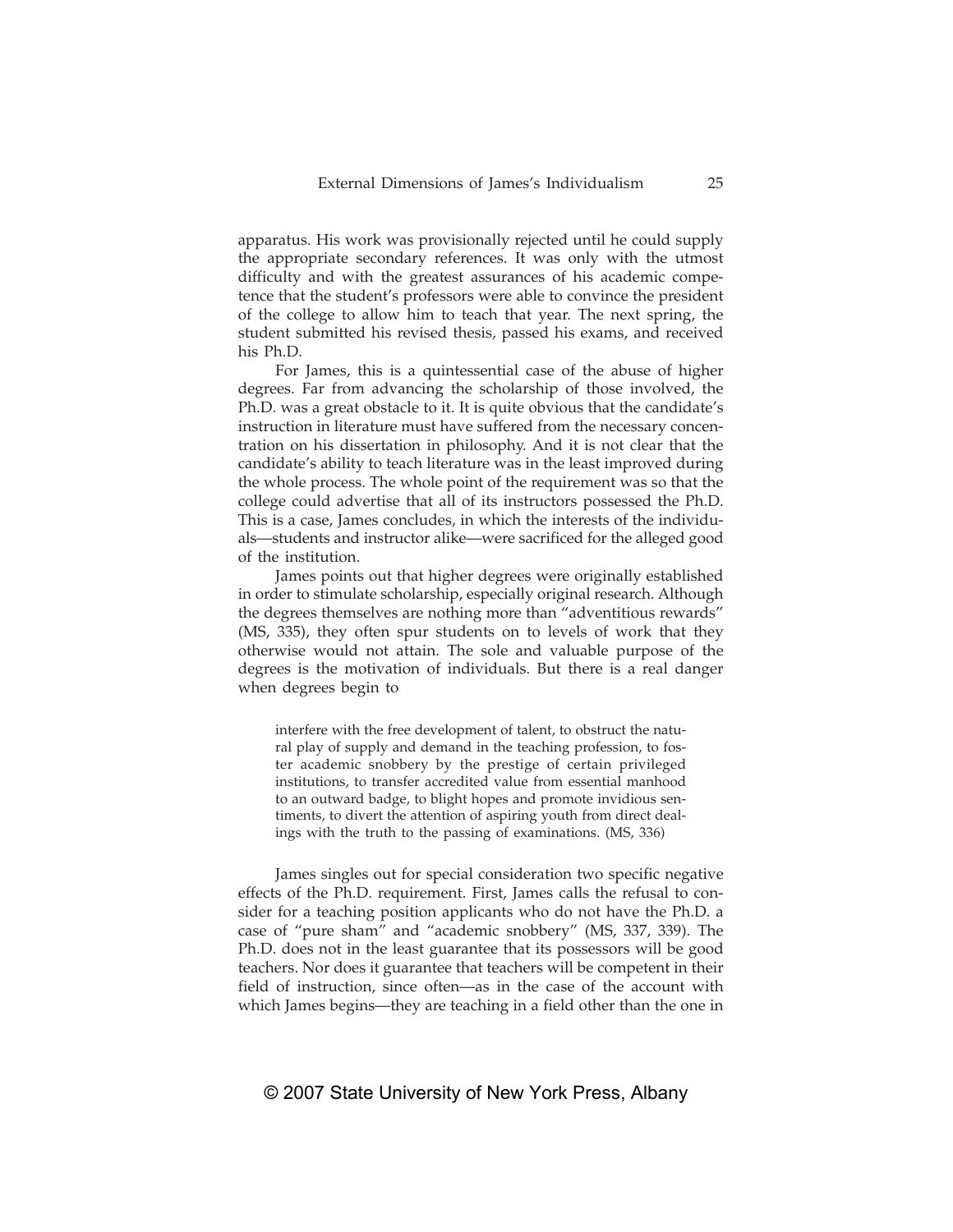which they earned their Ph.D. The real reason for the requirement, James argues, is to enhance the marketability of the institution. The more Ph.D.s a college can count among its faculty, the more likely it is to attract good students.

A second negative result of the system of higher degrees, James observes, is the damage it does to certain individuals. Some Ph.D. candidates are not sufficiently gifted academically to pass the rigorous requirements for the degree. They are hard workers, often poor, and need the degree to find a teaching position. These students either fail the program and in the process have their spirits broken, or else pity is taken on them and they are passed by a committee whose members acquire bad consciences in the process.

James is further concerned by the fact that once certain titles are well established in a society, it is very difficult to eradicate them. Because he detests the European fashion of allowing titles to make the scholar, he wants his country to be one in which individual merit continues to stand on its own, and not one in which an individual "count[s] for nothing unless stamped and licensed and authenticated by some title-giving machine" (MS, 346–7).

These last points show that James's approval of the university is not without qualification. He realizes the power institutions have and the damage they can inflict on society if that power is abused. For this reason, he wants to make sure that universities—and all other social institutions, as well—are guided by the needs of the individuals constituting them. Institutions guided by this policy can play important roles in facilitating the growth of geniuses and non-geniuses and in stimulating their interaction, both of which James considers to be essential elements of social evolution.

Comparing James's discussion of religious versus academic institutions, we can see he is much harder on the church than on the university. Part of this disparity may be due to anti-ecclesiastical views James inherited from his father, a liberal and independent-minded theologian who broke quite radically with the Calvinism of *his* father. James's father had little time for organized religion and its institution the church. Part of this disparity in James's treatment of the church and the university may also be due to the fact that he wrote about these institutions at different times in his life. In Part II , I will argue that James undergoes a gradual conversion in his thinking between the time of his writings on the church and those on the university. Had he written more about the church after this conversion, he might have had more favorable things to say about it. He might have seen ways